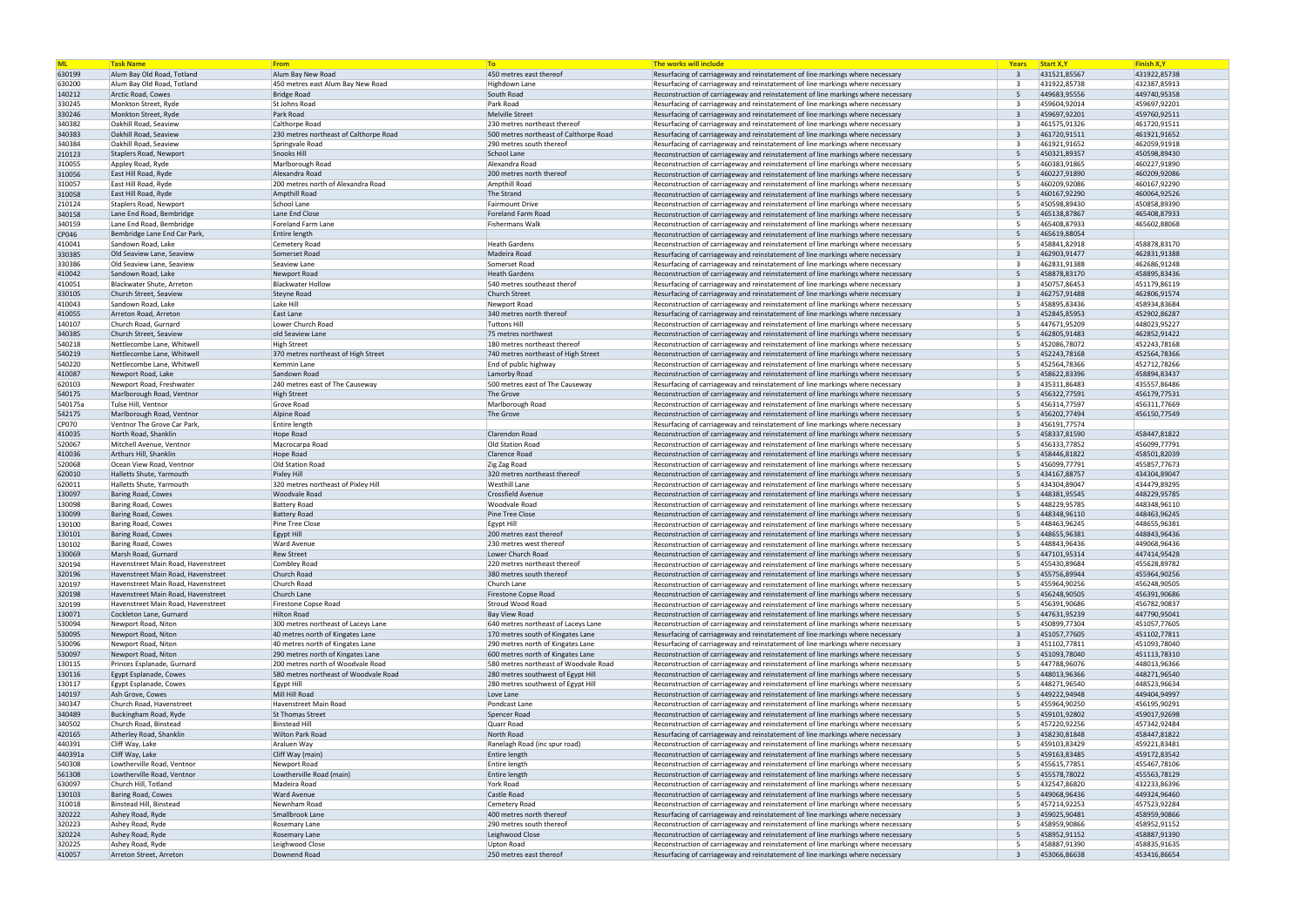| <b>ML</b>        | <b>Task Name</b>                                                    | From                                     | <b>To</b>                                      | The works will include                                                                                                                                               | Years                 | Start X, Y                   | <b>Finish X,Y</b>            |
|------------------|---------------------------------------------------------------------|------------------------------------------|------------------------------------------------|----------------------------------------------------------------------------------------------------------------------------------------------------------------------|-----------------------|------------------------------|------------------------------|
| 410058           | Arreton Street, Arreton                                             | 250 metres east of Downend Road          | 120 metres southest of School Lane             | Reconstruction of carriageway and reinstatement of line markings where necessary                                                                                     | -5                    | 453416,86654                 | 453608,86499                 |
| 410061           | Arreton Street, Arreton                                             | Cherrywood View                          | <b>Hazely Coombe</b>                           | Reconstruction of carriageway and reinstatement of line markings where necessary                                                                                     | .5                    | 454011,86190                 | 454262,85926                 |
| 410063           | Arreton Street, Arreton                                             | <b>Heasley Lane</b>                      | 290 metres south thereof                       | Reconstruction of carriageway and reinstatement of line markings where necessary                                                                                     | -5                    | 454325,85767                 | 454373,85486                 |
| 420031           | Church Road, Shanklin                                               | <b>Priory Road</b>                       | Chine Hollow                                   | Reconstruction of carriageway and reinstatement of line markings where necessary                                                                                     | $\overline{5}$        | 458082,80732                 | 458205,81021                 |
| 420094           | Beachfield Road, Sandowr<br>Regent Street / Atherley Road, Shanklin | <b>Royal Street</b><br>Carter Road       | Broadway<br><b>Wilton Park Road</b>            | Reconstruction of carriageway and reinstatement of line markings where necessary                                                                                     | -5<br>$\overline{5}$  | 459657,84051<br>458190,81699 | 459413,83906<br>458230,81848 |
| 420164<br>620050 | Avenue Road, Freshwater                                             | Princes Road                             | School Green Road                              | Reconstruction of carriageway and reinstatement of line markings where necessary<br>Reconstruction of carriageway and reinstatement of line markings where necessary |                       | 433323,87282                 | 433577,87128                 |
| 620057           | Afton Road, Freshwater                                              | 170 metres north of Newport Road         | 420 metres north of Newport Road               | Resurfacing of carriageway and reinstatement of line markings where necessary                                                                                        |                       | 434527,86659                 | 434693,86482                 |
| 630098           | Alum Bay New Road, Totland                                          | <b>Cliff Road</b>                        | York Road                                      | Reconstruction of carriageway and reinstatement of line markings where necessary                                                                                     |                       | 432233,86396                 | 431959,86042                 |
| CP021            | Avenue Road Car Park, Freshwater                                    | Entire length                            | n/a                                            | Reconstruction of carriageway and reinstatement of line markings where necessary                                                                                     |                       | 433419,87230                 | 433430,87257                 |
| 410059           | Arreton Street, Arreton                                             | 120 metres southest of School Lane       | 370 metres southwest of School Lane            | Reconstruction of carriageway and reinstatement of line markings where necessary                                                                                     | -5                    | 453608,86499                 | 453825,86373                 |
| 410060           | Arreton Street, Arreton                                             | 370 metres southwest of School Lane      | Cherrywood View                                | Reconstruction of carriageway and reinstatement of line markings where necessary                                                                                     | -5                    | 453825,86373                 | 454011,86190                 |
| 410062           | Arreton Street. Arreton                                             | <b>Hazely Coombe</b>                     | <b>Heasley Lane</b>                            | Reconstruction of carriageway and reinstatement of line markings where necessary                                                                                     | -5                    | 454262,85926                 | 454325,85767                 |
| 410064           | Hale Common, Arreton                                                | 290 metres south of Heasley Lane         | 640 metres south of Heasley Lane               | Resurfacing of carriageway and reinstatement of line markings where necessary                                                                                        | $\mathbf{a}$          | 454373,85486                 | 454421,85143                 |
| 140277           | Wyatts Lane, Northwood                                              | Uplands Road                             | Venner Avenue                                  | Resurfacing of carriageway and reinstatement of line markings where necessary                                                                                        |                       | 448518,93740                 | 448539,93477                 |
| 340610           | Sandcroft Avenue, Ryde                                              | Quarry Road                              | for its entire length including all spur roads | Resurfacing of carriageway and reinstatement of line markings where necessary                                                                                        | $\overline{3}$        | 459384, 91808                | 459153, 91854                |
| 310028           | Cross Street, Ryde                                                  | George Street                            | <b>Union Street</b>                            | Reconstruction of carriageway and reinstatement of line markings where necessary                                                                                     | -5                    | 459302,92582                 | 459173,92596                 |
| 310029           | Union Street, Ryde                                                  | <b>Cross Street</b>                      | Esplanade                                      | Reconstruction of carriageway and reinstatement of line markings where necessary                                                                                     | -5                    | 459185,92597                 | 459306,92912                 |
| 340251           | Dover Street, Ryde                                                  | Esplanade                                | Melville Street                                | Resurfacing of carriageway and reinstatement of line markings where necessary                                                                                        |                       | 459552,92544                 | 459644,92742                 |
| 310062           | Esplanade, Ryde (Southern Carriageway)                              | <b>Union Street</b>                      | Dover Street                                   | Resurfacing of carriageway and reinstatement of line markings where necessary                                                                                        | $\overline{3}$        | 459625,92760                 | 459336,92903                 |
| 320065           | Melville Street, Ryde                                               | Dover Street                             | George Street                                  | Reconstruction of carriageway and reinstatement of line markings where necessary                                                                                     | -5                    | 459304,92582                 | 459548,92545                 |
| 420095           | High Street, Sandown                                                | Victoria Road                            | Albert Road                                    | Reconstruction of carriageway and reinstatement of line markings where necessary                                                                                     | -5                    | 460170,84380                 | 460019,84265                 |
| 240282           | Little London                                                       | Sea Street                               | 250 metres north thereof                       | Reconstruction of carriageway and reinstatement of line markings where necessary                                                                                     | -5                    | 450053,89364                 | 450147,89564                 |
| 240283           | Little London                                                       | 250 metres north of Sea Street           | Hurstake Road                                  | Reconstruction of carriageway and reinstatement of line markings where necessary                                                                                     | $\overline{5}$        | 450147,89564                 | 450066,89745                 |
| 240283a          | Hurstake Road                                                       | Little London                            | Riverway                                       | Reconstruction of carriageway and reinstatement of line markings where necessary                                                                                     | -5                    | 450069,89745                 | 449949,89727                 |
| 110013           | Whippingham Road, East Cowes                                        | <b>East Cowes Road</b>                   | 410 metres north thereof                       | Reconstruction of carriageway and reinstatement of line markings where necessary                                                                                     | $\overline{5}$        | 452143,92153                 | 451967,92515                 |
| 110014           | Whippingham Road, East Cowes                                        | 410 metres north of East Cowes Road      | 840 metres north of East Cowes Road            | Reconstruction of carriageway and reinstatement of line markings where necessary                                                                                     |                       | 451967,92515                 | 451733,92879                 |
| 110015           | Whippingham Road, East Cowes                                        | <b>Folly Lane</b>                        | 840 metres north of East Cowes Road            | Reconstruction of carriageway and reinstatement of line markings where necessary                                                                                     | -5                    | 451733,92879                 | 451709,93318                 |
| 110016           | Whippingham Road, East Cowes                                        | Folly Lane                               | Campfield Road                                 | Reconstruction of carriageway and reinstatement of line markings where necessary                                                                                     |                       | 451709,93318                 | 451643,93673                 |
| 110017           | Whippingham Road, East Cowes                                        | Campfield Road                           | Saunders Way                                   | Reconstruction of carriageway and reinstatement of line markings where necessary                                                                                     | 5                     | 451643,93673                 | 451325,94171                 |
| 110018           | Whippingham Road, East Cowes                                        | Saunders Way                             | Crossways Road                                 | Reconstruction of carriageway and reinstatement of line markings where necessary                                                                                     |                       | 451325,94171                 | 451183,94585                 |
| 130085/          | Victoria Road, Cowes                                                | St Mary's Road                           | Mill Hill Road                                 | Reconstruction of carriageway and reinstatement of line markings where necessary                                                                                     | $\overline{5}$        | 449489,95564                 | 449346,95727                 |
| 130086           | Victoria Road, Cowes                                                | St Mary's Road                           | Park Road                                      | Reconstruction of carriageway and reinstatement of line markings where necessary                                                                                     |                       | 449346,95727                 | 449227,95860                 |
| 130097           | <b>Baring Road, Cowes</b>                                           | <b>Woodvale Road</b>                     | <b>Crossfield Avenue</b>                       | Reconstruction of carriageway and reinstatement of line markings where necessary                                                                                     | -5                    | 448381,95545                 | 448229,95785                 |
| 130098           | <b>Baring Road, Cowes</b>                                           | <b>Brambles Lane</b>                     | <b>Woodvale Road</b>                           | Reconstruction of carriageway and reinstatement of line markings where necessary                                                                                     | -5                    | 448229,95785                 | 448348,96110                 |
| 130099           | Baring Road, Cowes                                                  | <b>Brambles Lane</b>                     | <b>Pine Tree Close</b>                         | Reconstruction of carriageway and reinstatement of line markings where necessary                                                                                     | -5                    | 448348,96110                 | 448463,96245                 |
| 130100           | <b>Baring Road, Cowes</b>                                           | Pine Tree Close                          | Egypt Hill                                     | Reconstruction of carriageway and reinstatement of line markings where necessary                                                                                     | -5                    | 448463,96245                 | 448655,96381                 |
| 130101           | Baring Road, Cowes                                                  | Egypt Hill                               | 100 metres east thereof                        | Reconstruction of carriageway and reinstatement of line markings where necessary                                                                                     | -5<br>-5              | 448655,96381                 | 448843,96436                 |
| 130102           | <b>Baring Road, Cowes</b>                                           | 100 metres east of Egypt Hill            | <b>Ward Avenue</b>                             | Reconstruction of carriageway and reinstatement of line markings where necessary                                                                                     | $\overline{5}$        | 448843,96436                 | 449068,96436                 |
| 130103           | Baring Road, Cowes                                                  | <b>Ward Avenue</b>                       | <b>Castle Road</b>                             | Reconstruction of carriageway and reinstatement of line markings where necessary                                                                                     |                       | 449068,96436                 | 449324,96460                 |
| 130119           | Queens Road, Cowes<br>Queens Road, Cowes                            | Mornington Road                          | Stanhope Drive<br>Castle Hill                  | Reconstruction of carriageway and reinstatement of line markings where necessary                                                                                     | -5<br>$5\overline{6}$ | 448877,96602                 | 449020,96588<br>449371,96511 |
| 130120           | <b>Brooklands Road</b>                                              | <b>Stanhope Drive</b><br>Park Road       |                                                | Reconstruction of carriageway and reinstatement of line markings where necessary                                                                                     | -5                    | 449020,96588<br>448952,95515 | 449029,95456                 |
| 140176           | Ash Grove, Cowes                                                    | Mill Hill Road                           | Moorgreen Road                                 | Reconstruction of carriageway and reinstatement of line markings where necessary                                                                                     | $\overline{5}$        | 449222,94948                 | 449404,94997                 |
| 140197<br>141256 | Mayfield Road, East Cowes                                           | Oakfield Road                            | Love Lane<br>Victoria Grove                    | Reconstruction of carriageway and reinstatement of line markings where necessary<br>Reconstruction of carriageway and reinstatement of line markings where necessary | -5                    | 450727,94853                 | 450731,94996                 |
| 210008           | Medina Way, Newport                                                 | Coppins Bridge                           | 290 metres north thereof                       | Reconstruction of carriageway and reinstatement of line markings where necessary                                                                                     | $\overline{5}$        | 450234,89274                 | 450037,89473                 |
| 210009           | Medina Way, Newport                                                 | 290 metres north of Coppins Bridge       | 590 metres north of Coppins Bridge             | Reconstruction of carriageway and reinstatement of line markings where necessary                                                                                     | -5                    | 450037,89473                 | 449796,89648                 |
| 210010           | Medina Way, Newport                                                 | 590 metres north of Coppins Bridge       | 800 metres north of Coppins Bridge             | Reconstruction of carriageway and reinstatement of line markings where necessary                                                                                     | 5 <sup>5</sup>        | 449796,89648                 | 449671,89817                 |
| 210011           | Medina Way, Newport                                                 | 800 metres north of Coppins Bridge       | St Marys Roundabout                            | Reconstruction of carriageway and reinstatement of line markings where necessary                                                                                     |                       | 449671,89817                 | 449533,90022                 |
| 210012           | Medina Way, Newport                                                 | St Marys Roundabout                      | 200 metres south thereof                       | Reconstruction of carriageway and reinstatement of line markings where necessary                                                                                     | 5                     | 449555,90037                 | 449653,89866                 |
| 210013           | Medina Way, Newport                                                 | 200 metres south of St Mary's Roundabout | 500 metres south of St Mary's Roundabout       | Reconstruction of carriageway and reinstatement of line markings where necessary                                                                                     | -5                    | 449653,89866                 | 449833,89629                 |
| 210014           | Medina Way, Newport                                                 | 500 metres south of St Mary's Roundabout | 800 metres south of St Mary's Roundabout       | Reconstruction of carriageway and reinstatement of line markings where necessary                                                                                     | .5                    | 449833,89629                 | 450076,89457                 |
| 210015           | Medina Way, Newport                                                 | 800 metres south of St Mary's Roundabout | Coppins Bridge                                 | Reconstruction of carriageway and reinstatement of line markings where necessary                                                                                     | -5                    | 450076,89457                 | 450243,89284                 |
| 210035           | Whippingham Road, East Cowes                                        | Racecourse Roundabout                    | <b>East Cowes Road</b>                         | Reconstruction of carriageway and reinstatement of line markings where necessary                                                                                     |                       | 452330,91946                 | 452143,92153                 |
| 210036           | Forest Road, Newport                                                | <b>Betty Haunt Lane</b>                  | 370 metres east thereof                        | Reconstruction of carriageway and reinstatement of line markings where necessary                                                                                     |                       | 446302,89422                 | 446664,89501                 |
| 210037           | Forest Road, Newport                                                | 370 metres east of Betty Haunt Lane      | 560 metres east of Betty Haunt Lane            | Reconstruction of carriageway and reinstatement of line markings where necessary                                                                                     | -5                    | 446664,89501                 | 446850,89541                 |
| 210038           | Forest Road, Newport                                                | 560 metres east of Betty Haunt Lane      | Poleclose Lane                                 | Reconstruction of carriageway and reinstatement of line markings where necessary                                                                                     | -5                    | 446850,89541                 | 447339,89647                 |
| 210039           | Forest Road, Newport                                                | Poleclose Lane                           | <b>Gunville Road</b>                           | Reconstruction of carriageway and reinstatement of line markings where necessary                                                                                     |                       | 447339,89647                 | 447770,89738                 |
| 210040           | Forest Road, Newport                                                | Gunville Road                            | 410 metres east thereof                        | Reconstruction of carriageway and reinstatement of line markings where necessary                                                                                     | -5                    | 447770,89738                 | 448171,89827                 |
| 210041           | Forest Road, Newport                                                | 410 metres east of Gunville Road         | 680 metres east of Gunville Road               | Reconstruction of carriageway and reinstatement of line markings where necessary                                                                                     | -5                    | 448171,89827                 | 448435,89886                 |
| 210042           | Forest Road, Newport                                                | 680 metres east of Gunville Road         | 910 metres east of Gunville Road               | Reconstruction of carriageway and reinstatement of line markings where necessary                                                                                     | -5                    | 448435,89886                 | 448660,89935                 |
| 210043           | Forest Road, Newport                                                | 910 metres east of Gunville Road         | 1190 metres east of Gunville Road              | Reconstruction of carriageway and reinstatement of line markings where necessary                                                                                     | $\overline{5}$        | 448660,89935                 | 448933.90000                 |
| 210044           | Forest Road, Newport                                                | 1190 metres east of Gunville Road        | Argyle Road                                    | Reconstruction of carriageway and reinstatement of line markings where necessary                                                                                     | 5                     | 448933,90000                 | 449055,90042                 |
| 210045           | Forest Road, Newport                                                | Argyle Road                              | Parkhurst Road                                 | Reconstruction of carriageway and reinstatement of line markings where necessary                                                                                     | -5                    | 449055,90042                 | 449357,90149                 |
| 210046           | Parkhurst Road, Newport                                             | Forest Road                              | <b>St Marys Roundabout</b>                     | Reconstruction of carriageway and reinstatement of line markings where necessary                                                                                     | -5                    | 449492,90037                 | 449359,90149                 |
| 210047a          | Snooks Hill, Newport                                                | Coppins Bridge                           | Link Road                                      | Reconstruction of carriageway and reinstatement of line markings where necessary                                                                                     | .5                    | 450334,89406                 | 450282,89286                 |
| 210048           | Fairlee Road, Newport                                               | Link Road                                | Seaclose                                       | Reconstruction of carriageway and reinstatement of line markings where necessary                                                                                     | -5                    | 450334,89406                 | 450494,89776                 |
| 210049           | Fairlee Road, Newport                                               | Seaclose                                 | <b>Halberry Lane</b>                           | Reconstruction of carriageway and reinstatement of line markings where necessary                                                                                     | -5                    | 450494,89776                 | 450651,90015                 |
| 210073           | Carisbrooke Road, Newport                                           | Trafalgar Road                           | <b>Wellington Road</b>                         | Reconstruction of carriageway and reinstatement of line markings where necessary                                                                                     | -5                    | 449100,88498                 | 449337,88689                 |
| 210074           | Carisbrooke Road, Newport                                           | <b>Trafalgar Road</b>                    | <b>Bedford Road</b>                            | Reconstruction of carriageway and reinstatement of line markings where necessary                                                                                     | 5                     | 449337,88689                 | 449475,88833                 |
| 210075           | Carisbrooke Road, Newport                                           | Bedford Road                             | Pyle Street                                    | Reconstruction of carriageway and reinstatement of line markings where necessary                                                                                     | -5                    | 449475,88833                 | 449623,89008                 |
| 240165           | Priory Road, Gunville                                               | <b>High Street</b>                       | School Lane                                    | Reconstruction of carriageway and reinstatement of line markings where necessary                                                                                     | 5                     | 448454,88243                 | 448299,88383                 |
| 220128           | Gunville Road, Gunville                                             | Alvington Manor View                     | School Lane                                    | Reconstruction of carriageway and reinstatement of line markings where necessary                                                                                     | -5                    | 448290,88390                 | 448074,88655                 |
| 220129           | Gunville Road, Gunville                                             | Alvington Manor View                     | Gunville West                                  | Reconstruction of carriageway and reinstatement of line markings where necessary                                                                                     | 5                     | 448074,88655                 | 448061,88913                 |
| 220130           | Gunville Road, Gunville                                             | Gunville West                            | Ash Lane                                       | Reconstruction of carriageway and reinstatement of line markings where necessary                                                                                     | .5                    | 448061,88913                 | 447980,89178                 |
| 220144B          | Hunnyhill, Newport                                                  | Hunnycross Way                           | Heytesbury Road                                | Resurfacing of carriageway and reinstatement of line markings where necessary                                                                                        | $\overline{3}$        | 449738, 89455                | 449708, 89578                |
| 220144C          | St James Street, Newport                                            | <b>Crocker Street</b>                    | Hunnycross Way                                 | Resurfacing of carriageway and reinstatement of line markings where necessary                                                                                        |                       | 449758, 89321                | 449741, 89450                |
| 220145           | Hunnyhill, Newport                                                  | <b>Heytesbury Road</b>                   | <b>Catherine Terrace</b>                       | Resurfacing of carriageway and reinstatement of line markings where necessary                                                                                        | 3                     | 449710,89574                 | 449558,89862                 |
| 220146           | Parkhurst Road, Newport                                             | Catherine Terrace                        | St Marys Roundabout                            | Reconstruction of carriageway and reinstatement of line markings where necessary                                                                                     | -5                    | 449558,89862                 | 449459,90042                 |

| Years  | <b>Start X, Y</b>            | <b>Finish X,Y</b>            |
|--------|------------------------------|------------------------------|
| 5      | 453416,86654                 | 453608,86499                 |
| 5      | 454011,86190                 | 454262,85926                 |
| 5      | 454325,85767                 | 454373,85486                 |
| 5      | 458082,80732                 | 458205,81021                 |
| 5      | 459657,84051                 | 459413,83906                 |
| 5      | 458190,81699                 | 458230,81848                 |
| 5      | 433323,87282                 | 433577,87128                 |
| 3      | 434527,86659                 | 434693,86482                 |
| 5      | 432233,86396                 | 431959,86042                 |
| 5      | 433419,87230                 | 433430,87257                 |
| 5      | 453608,86499                 | 453825,86373                 |
| 5      | 453825,86373                 | 454011,86190                 |
| 5      | 454262,85926                 | 454325,85767                 |
| 3      | 454373,85486                 | 454421,85143                 |
| 3      | 448518,93740                 | 448539,93477                 |
| 3      | 459384, 91808                | 459153, 91854                |
| 5      | 459302,92582                 | 459173,92596                 |
| 5      | 459185,92597                 | 459306,92912                 |
| 3      | 459552,92544                 | 459644,92742                 |
| 3      | 459625,92760                 | 459336,92903                 |
| 5      | 459304,92582                 | 459548,92545                 |
| 5      | 460170,84380                 | 460019,84265                 |
| 5      | 450053,89364                 | 450147,89564                 |
| 5      | 450147,89564                 | 450066,89745                 |
| 5      | 450069,89745                 | 449949,89727                 |
| 5      | 452143,92153                 | 451967,92515                 |
| 5      | 451967,92515                 | 451733,92879                 |
| 5      | 451733,92879<br>451709,93318 | 451709,93318<br>451643,93673 |
| 5      |                              | 451325,94171                 |
| 5      | 451643,93673                 |                              |
| 5      | 451325,94171                 | 451183,94585                 |
| 5      | 449489,95564                 | 449346,95727                 |
| 5<br>5 | 449346,95727                 | 449227,95860                 |
|        | 448381,95545                 | 448229,95785                 |
| 5      | 448229,95785                 | 448348,96110                 |
| 5      | 448348,96110                 | 448463,96245                 |
| 5      | 448463,96245                 | 448655,96381                 |
| 5      | 448655,96381                 | 448843,96436                 |
| 5      | 448843,96436                 | 449068,96436                 |
| 5      | 449068,96436                 | 449324,96460                 |
| 5<br>5 | 448877,96602<br>449020,96588 | 449020,96588<br>449371,96511 |
| 5      | 448952,95515                 | 449029,95456                 |
| 5      | 449222,94948                 | 449404,94997                 |
| 5      | 450727,94853                 | 450731,94996                 |
| 5      | 450234,89274                 | 450037,89473                 |
| 5      | 450037,89473                 | 449796,89648                 |
| 5      | 449796,89648                 | 449671,89817                 |
| 5      | 449671,89817                 | 449533,90022                 |
| 5      | 449555,90037                 | 449653,89866                 |
| 5      | 449653,89866                 | 449833,89629                 |
| 5      | 449833,89629                 | 450076,89457                 |
| 5      | 450076,89457                 | 450243,89284                 |
| 5      | 452330,91946                 | 452143,92153                 |
| 5      | 446302,89422                 | 446664,89501                 |
| 5      | 446664,89501                 | 446850,89541                 |
| 5      | 446850,89541                 | 447339,89647                 |
| 5      | 447339,89647                 | 447770,89738                 |
| 5      | 447770,89738                 | 448171,89827                 |
| 5      | 448171,89827                 | 448435,89886                 |
| 5      | 448435,89886                 | 448660,89935                 |
| 5      | 448660,89935                 | 448933,90000                 |
| 5      | 448933,90000                 | 449055,90042                 |
| 5      | 449055,90042                 | 449357,90149                 |
| 5      | 449492,90037                 | 449359,90149                 |
| 5      | 450334,89406                 | 450282,89286                 |
| 5      | 450334,89406                 | 450494,89776                 |
| 5      | 450494,89776                 | 450651,90015                 |
| 5      | 449100,88498                 | 449337,88689                 |
| 5      | 449337,88689                 | 449475,88833                 |
| 5      | 449475,88833                 | 449623,89008                 |
| 5      | 448454,88243                 | 448299,88383                 |
| 5      | 448290,88390                 | 448074,88655                 |
| 5      | 448074,88655                 | 448061,88913                 |
| 5      | 448061,88913                 | 447980,89178                 |
| 3      | 449738, 89455                | 449708, 89578                |
| 3      | 449758, 89321                | 449741, 89450                |
| 3      | 449710,89574                 | 449558,89862                 |
| 5      | 449558,89862                 | 449459,90042                 |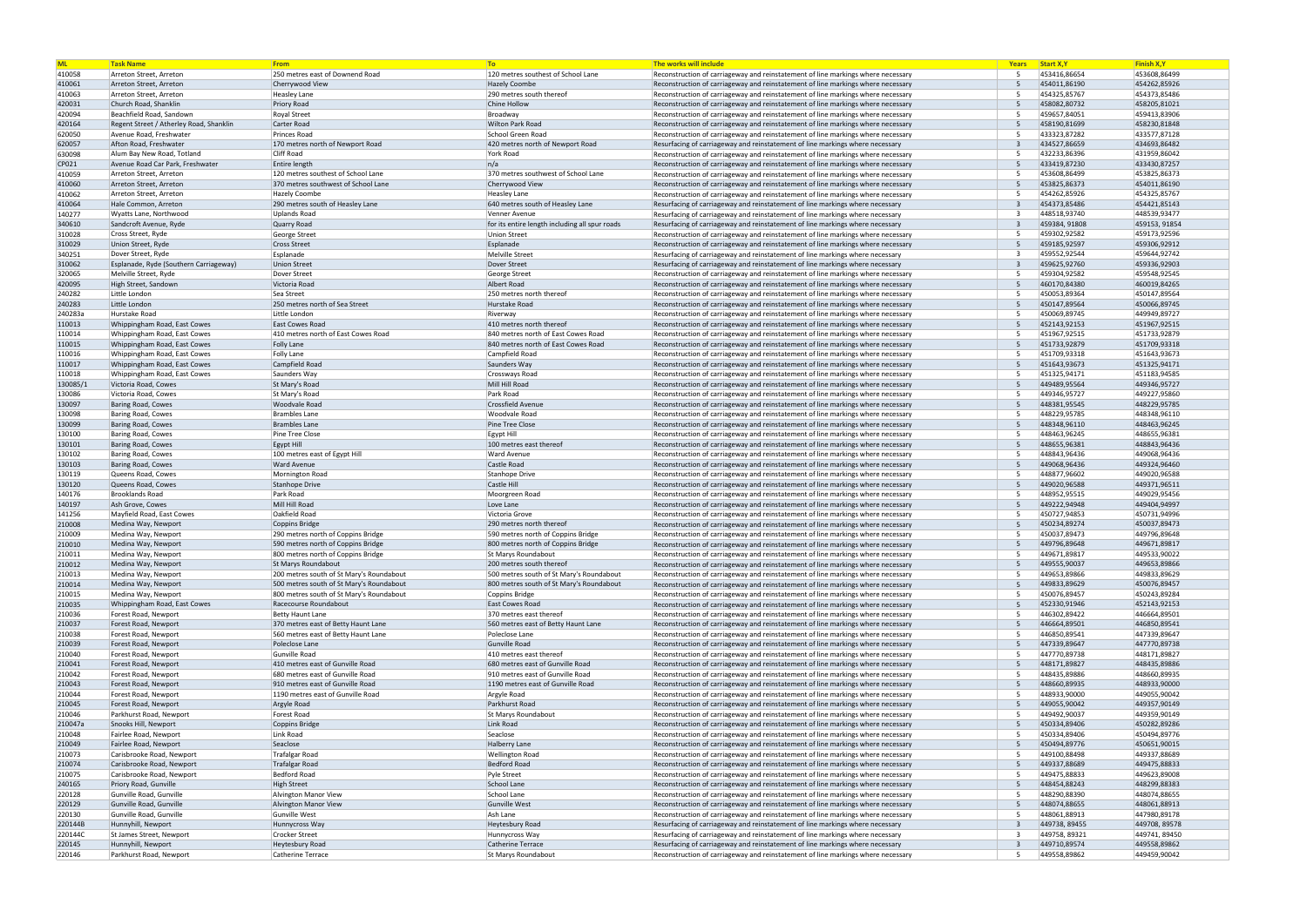| <b>ML</b>        | <b>Task Name</b>                                                      | From                                           | T <sub>o</sub>                                                    | The works will include                                                                                                                                               | Years                        | <b>Start X, Y</b>            | <b>Finish X,Y</b>            |
|------------------|-----------------------------------------------------------------------|------------------------------------------------|-------------------------------------------------------------------|----------------------------------------------------------------------------------------------------------------------------------------------------------------------|------------------------------|------------------------------|------------------------------|
| 230147           | Pyle Street, Newport                                                  | Town Lane                                      | East Street                                                       | Resurfacing of carriageway and reinstatement of line markings where necessary                                                                                        | $\mathbf{R}$                 | 450012,89110                 | 450256,89135                 |
| 230133a          | Pyle Street, Newport                                                  | Town Lane                                      | St James Square                                                   | Resurfacing of carriageway and reinstatement of line markings where necessary                                                                                        |                              | 449872,89074                 | 450012,89111                 |
| 240288           | Watergate Road, Newport                                               | Shide Road                                     | 250 metres south thereof                                          | Resurfacing of carriageway and reinstatement of line markings where necessary                                                                                        | $\overline{3}$               | 449890,88278                 | 449929,88042                 |
| 240289           | Watergate Road, Newport                                               | 250 metes south of Shide Road                  | 500 metes south of Shide Road                                     | Resurfacing of carriageway and reinstatement of line markings where necessary                                                                                        |                              | 449929,88042                 | 449938,87796                 |
| 240299           | Sandy Lane, Newport                                                   | <b>Blackwater Road</b>                         | 220 metres northwest thereof                                      | Resurfacing of carriageway and reinstatement of line markings where necessary                                                                                        | $\overline{3}$               | 450644,86317                 | 450488,86429                 |
| 240300           | Sandy Lane, Newport                                                   | Marvel Lane<br>Marvel Lane                     | 190 metres east thereof<br>270 metres west thereof                | Resurfacing of carriageway and reinstatement of line markings where necessary                                                                                        | $\overline{3}$               | 450488,86429<br>450309,86360 | 450309,86360<br>450049,86271 |
| 240301<br>240303 | Sandy Lane, Newport<br>Sandy Lane, Newport                            | Whitcombe Road                                 | 400 metres northeast therof                                       | Resurfacing of carriageway and reinstatement of line markings where necessary<br>Resurfacing of carriageway and reinstatement of line markings where necessary       |                              | 449723,86266                 | 449400,86065                 |
| 240320           | Melbourne Street, Newport                                             | <b>Trafalgar Road</b>                          | Clarendon Street                                                  | Reconstruction of carriageway and reinstatement of line markings where necessary                                                                                     | -5                           | 449342,88686                 | 449287,88489                 |
| 240339           | Worsley Road, Newport                                                 | Hunny Hill                                     | 320 metres west and north thereof                                 | Reconstruction of carriageway and reinstatement of line markings where necessary                                                                                     | -5                           | 449637,89725                 | 449384,89804                 |
| 260306           | Laburnam Close, Newport                                               | Shide Road                                     | for its entire length                                             | Reconstruction of carriageway and reinstatement of line markings where necessary                                                                                     | 5                            | 450044.88322                 | 449989,88381                 |
| 310001           | Lushington Hill, Newport                                              | Racecourse Roundabout                          | Park Road                                                         | Reconstruction of carriageway and reinstatement of line markings where necessary                                                                                     | -5                           | 452403,91931                 | 452725,91923                 |
| 310002           | Lushington Hill, Newport                                              | Park Road                                      | 300 metres east thereof                                           | Reconstruction of carriageway and reinstatement of line markings where necessary                                                                                     | 5                            | 452725,91923                 | 453016,91925                 |
| 310003           | Lushington Hill, Newport                                              | 300 metres east of Park Road                   | 600 metres east of Park Road                                      | Reconstruction of carriageway and reinstatement of line markings where necessary                                                                                     | -5                           | 453016,91925                 | 453317,91927                 |
| 310004           | Lushington Hill, Newport                                              | 600 metres east of Park Road                   | Palmers Road                                                      | Reconstruction of carriageway and reinstatement of line markings where necessary                                                                                     | 5                            | 453317.91927                 | 453669,91928                 |
| 310005           | High Street, Wootton                                                  | Palmers Road                                   | Church Road                                                       | Reconstruction of carriageway and reinstatement of line markings where necessary                                                                                     | -5                           | 453669,91928                 | 453959,91933                 |
| 310012           | Elenors Grove, Binstead                                               | Fishbourne Lane                                | 300 metres east thereof                                           | Reconstruction of carriageway and reinstatement of line markings where necessary                                                                                     | 5                            | 455599,92178                 | 455881,92282                 |
| 310013           | Elenors Grove, Binstead                                               | 300 metres east of Fishbourne Lane             | Quarr Hill                                                        | Reconstruction of carriageway and reinstatement of line markings where necessary                                                                                     | -5                           | 455881,92282                 | 456119,92346                 |
| 310014           | Quarr Hill, Binstead                                                  | <b>Elenors Grove</b>                           | 310 metres east thereof                                           | Reconstruction of carriageway and reinstatement of line markings where necessary                                                                                     | 5 <sub>5</sub>               | 456119,92346                 | 456425,92297                 |
| 310018           | Binstead Hill, Binstead                                               | Church Road                                    | Cemetery Road                                                     | Reconstruction of carriageway and reinstatement of line markings where necessary                                                                                     | -5                           | 457214,92253                 | 457523,92284                 |
| 310019           | Binstead Road, Ryde                                                   | Cemetery Road                                  | Ringwood Road                                                     | Reconstruction of carriageway and reinstatement of line markings where necessary                                                                                     | 5 <sub>5</sub>               | 457523,92284                 | 457888,92347                 |
| 310020           | Binstead Road, Ryde                                                   | Ringwood Road                                  | Stonepitts Close                                                  | Reconstruction of carriageway and reinstatement of line markings where necessary                                                                                     | -5                           | 457888,92347                 | 458181,92443                 |
| 310021           | Binstead Road, Ryde                                                   | <b>Stonepitts Close</b>                        | Gwydyr Close                                                      | Reconstruction of carriageway and reinstatement of line markings where necessary                                                                                     | -5<br>-5                     | 458181,92443                 | 458414,92355                 |
| 310022           | Binstead Road, Ryde                                                   | Gwydyr Close                                   | Queens Road                                                       | Reconstruction of carriageway and reinstatement of line markings where necessary<br>Reconstruction of carriageway and reinstatement of line markings where necessary | -5                           | 458412,92356<br>458470,92271 | 458470,92271<br>458606,92302 |
| 310022.B         | Queens Road, Ryde<br>Queens Road, Ryde                                | <b>Binstead Road</b><br><b>Westwood Drive</b>  | <b>Westwood Drive</b><br><b>West Street</b>                       | Reconstruction of carriageway and reinstatement of line markings where necessary                                                                                     | -5                           | 458611,92300                 | 458948,92325                 |
| 310023<br>310026 | High Street, Ryde                                                     | <b>Cross Street</b>                            | Garfield Road                                                     | Reconstruction of carriageway and reinstatement of line markings where necessary                                                                                     |                              | 459167,92595                 | 459146,92519                 |
| 310026.          | Garfield Road, Ryde                                                   | High Street                                    | Victoria Street                                                   | Reconstruction of carriageway and reinstatement of line markings where necessary                                                                                     | -5                           | 459146,92519                 | 459062,92514                 |
| 310043           | Beaper Shute, Brading                                                 | Carpenters Road                                | 330 metres north thereof                                          | Resurfacing of carriageway and reinstatement of line markings where necessary                                                                                        |                              | 460546,88342                 | 460507,88663                 |
| 310137           | Brading Down Road, Brading                                            | 1400 metres west of Upper Adgestone Road       | 2100 metres west of Upper Adgestone Road                          | Resurfacing of carriageway and reinstatement of line markings where necessary                                                                                        | $\mathbf{R}$                 | 458391,86997                 | 459054,86997                 |
| 310182           | Briddlesford Road, Newport                                            | <b>Combley Road</b>                            | <b>Gravel Pit Lane</b>                                            | Reconstruction of carriageway and reinstatement of line markings where necessary                                                                                     | -5                           | 453607,89320                 | 453538,89609                 |
| 310542           | Argyll Street, Ryde                                                   | Pellhurst Road                                 | 200 metres east thereof                                           | Reconstruction of carriageway and reinstatement of line markings where necessary                                                                                     | -5                           | 458516,92165                 | 458705,92223                 |
| 310543           | Argyll Street, Ryde                                                   | <b>West Street</b>                             | 250 metres west thereof                                           | Reconstruction of carriageway and reinstatement of line markings where necessary                                                                                     | -5                           | 458705,92223                 | 458937,92231                 |
| 320066           | Melville Street, Ryde                                                 | Dover Street                                   | Monkton Street                                                    | Reconstruction of carriageway and reinstatement of line markings where necessary                                                                                     | -5                           | 459548,92545                 | 459761,92513                 |
| 320067           | Monkton Street, Ryde                                                  | Melville Street                                | The Strand                                                        | Resurfacing of carriageway and reinstatement of line markings where necessary                                                                                        |                              | 459761,92513                 | 459819,92676                 |
| 320125           | Kings Road, Bembridge                                                 | <b>Embankment Road</b>                         | Church Road                                                       | Reconstruction of carriageway and reinstatement of line markings where necessary                                                                                     | -5                           | 464368,88376                 | 464297,88654                 |
| 320126           | Embankment Road, Bembridge                                            | Kings Road                                     | 380 metres southwest thereof                                      | Reconstruction of carriageway and reinstatement of line markings where necessary                                                                                     | 5                            | 464297,88654                 | 464035,88407                 |
| 320127           | Embankment Road, Bembridge                                            | 380 metres southwest of Kings Road             | 680 metres southwest of Kings Road                                | Reconstruction of carriageway and reinstatement of line markings where necessary                                                                                     | -5                           | 464035,88407                 | 463783,88243                 |
| 320128           | Embankment Road, Bembridge                                            | 630 metres southeast of Latimer Road           | 680 metres southwest of Kings Road                                | Reconstruction of carriageway and reinstatement of line markings where necessary                                                                                     | -5                           | 463783,88243                 | 463493,88437                 |
| 320129           | Embankment Road, Bembridge                                            | 390 metres southeast of Latimer Road           | 630 metres southeast of Latimer Road                              | Reconstruction of carriageway and reinstatement of line markings where necessary                                                                                     | -5                           | 463493,88437                 | 463261,88509                 |
| 320130           | Embankment Road, Bembridge                                            | 180 metres southeast of Latimer Road           | 390 metres southeast of Latimer Road                              | Reconstruction of carriageway and reinstatement of line markings where necessary                                                                                     | -5                           | 463261,88509                 | 463053,88551                 |
| 320131           | Embankment Road, Bembridge                                            | Latimer Road                                   | 180 metres southeast thereof                                      | Reconstruction of carriageway and reinstatement of line markings where necessary                                                                                     | -5                           | 463053,88551                 | 462883,88608                 |
| 320169           | Whiterails Road, Newport                                              | Park Road                                      | 330 metres southwest thereof                                      | Resurfacing of carriageway and reinstatement of line markings where necessary                                                                                        | $\mathbf{R}$<br>$\mathbf{R}$ | 453032,90740                 | 453264,90984                 |
| 320168<br>320171 | Whiterails Road, Newport<br><b>Station Road, Wootton</b>              | 330 metres southwest of Park Road<br>Park View | 800 metres southwest of Park Road<br>210 metres southwest thereof | Resurfacing of carriageway and reinstatement of line markings where necessary<br>Reconstruction of carriageway and reinstatement of line markings where necessary    | 5                            | 452699,90394<br>453418,91115 | 453032,90740<br>453540,91285 |
| 320172           | Station Road, Wootton                                                 | Park View                                      | Glendale Close                                                    | Reconstruction of carriageway and reinstatement of line markings where necessary                                                                                     | -5                           | 453540,91285                 | 453649,91483                 |
| 320173           | <b>Station Road, Wootton</b>                                          | Glendale Close                                 | 370 metres northeast thereof                                      | Reconstruction of carriageway and reinstatement of line markings where necessary                                                                                     | 5                            | 453649,91483                 | 453871,91760                 |
| 320174           | Station Road, Wootton                                                 | 370 metres northeast of Glendale Close         | High Street                                                       | Reconstruction of carriageway and reinstatement of line markings where necessary                                                                                     | 5                            | 453871,91760                 | 453972,91933                 |
| 320208           | Upton Road, Ryde                                                      | Colenutt Road                                  | <b>Butts Road</b>                                                 | Reconstruction of carriageway and reinstatement of line markings where necessary                                                                                     |                              | 458271,91060                 | 458383,91258                 |
| 320214           | Ashey Road, Ryde                                                      | Brading Down Road                              | 470 metres northeast thereof                                      | Resurfacing of carriageway and reinstatement of line markings where necessary                                                                                        |                              | 457113,87529                 | 457343,87889                 |
| 320215           | Ashey Road, Ryde                                                      | 470 metres northeast of Brading Down Road      | 920 metres northeast of Brading Down Road                         | Resurfacing of carriageway and reinstatement of line markings where necessary                                                                                        | $\overline{3}$               | 457343,87889                 | 457763,87973                 |
| 320217           | Ashey Road, Ryde                                                      | East Ashey Lane                                | 500 metres northeast thereof                                      | Reconstruction of carriageway and reinstatement of line markings where necessary                                                                                     | -5                           | 458183,88411                 | 458422,88828                 |
| 320222           | Ashey Road, Ryde                                                      | Smallbrook Lane                                | 400 metres north thereof                                          | Resurfacing of carriageway and reinstatement of line markings where necessary                                                                                        | $\overline{3}$               | 459025,90481                 | 458959,90866                 |
| 320223           | Ashey Road, Ryde                                                      | Rosemary Lane                                  | 290 metres south thereof                                          | Reconstruction of carriageway and reinstatement of line markings where necessary                                                                                     | -5                           | 458959,90866                 | 458952,91152                 |
| 320224           | Ashey Road, Ryde                                                      | <b>Rosemary Lane</b>                           | Leighwood Close                                                   | Reconstruction of carriageway and reinstatement of line markings where necessary                                                                                     | - 5                          | 458952,91152                 | 458887,91390                 |
| 320225           | Ashey Road, Ryde                                                      | Leighwood Close                                | Upton Road                                                        | Reconstruction of carriageway and reinstatement of line markings where necessary                                                                                     | -5                           | 458887,91390                 | 458835,91635                 |
| 320232           | Smallbrook Lane, Ryde                                                 | 440 metres northeast of Ashey Road             | 950 metres northeast of Ashey Road                                | Resurfacing of carriageway and reinstatement of line markings where necessary                                                                                        | $\overline{3}$               | 459383,90732                 | 459845,90940                 |
| 320233           | Smallbrook Lane, Ryde                                                 | 950 metres northeast of Ashey Road             | <b>Great Preston Road</b>                                         | Resurfacing of carriageway and reinstatement of line markings where necessary                                                                                        | -3                           | 459845,90940                 | 460214,90980                 |
| 320234           | Great Preston Road, Ryde                                              | Marlborough Road                               | Smallbrook Lane                                                   | Reconstruction of carriageway and reinstatement of line markings where necessary                                                                                     | 5                            | 460214,90980                 | 460373,90959                 |
| 320235           | Great Preston Road, Ryde                                              | Smallbrook Lane                                | High Park Road                                                    | Reconstruction of carriageway and reinstatement of line markings where necessary                                                                                     | -5                           | 460214,90980                 | 460081,91044                 |
| 320236           | Great Preston Road, Ryde                                              | High Park Road                                 | Preston Close                                                     | Reconstruction of carriageway and reinstatement of line markings where necessary                                                                                     | 5                            | 460081,91044                 | 459910,91139                 |
| 320237<br>320238 | Great Preston Road, Ryde<br>Great Preston Road, Ryde                  | <b>Preston Close</b><br>Nicholson Road         | Nicholson Road<br>Harding Road                                    | Reconstruction of carriageway and reinstatement of line markings where necessary<br>Reconstruction of carriageway and reinstatement of line markings where necessary | -5<br>5                      | 459910,91139<br>459835,91344 | 459835,91344<br>459883,91522 |
| 320239           | Great Preston Road, Ryde                                              | Harding Road                                   | Alexandra Road                                                    | Reconstruction of carriageway and reinstatement of line markings where necessary                                                                                     | -5                           | 459875,91520                 | 459941,91609                 |
| 320239.B         | Alexandra Road, Ryde                                                  | <b>Great Preston Road</b>                      | <b>Gassiot Green Road</b>                                         | Reconstruction of carriageway and reinstatement of line markings where necessary                                                                                     | 5                            | 459941,91609                 | 459990,91679                 |
| 330082           | Nettlestone Green, Nettlestone                                        | Caws Avenue                                    | Elm Close                                                         | Reconstruction of carriageway and reinstatement of line markings where necessary                                                                                     | -5                           | 462403,90476                 | 462410,90715                 |
| 330083a          | Seaview Lane, Nettlestone (Inc North Side Of Triang Nettlestone Green |                                                |                                                                   | 110 metres north and then 60 metres west thereof Reconstruction of carriageway and reinstatement of line markings where necessary                                    | 5                            | 462410,90715                 | 462440,90809                 |
| 330102           | Seaview Lane, Nettlestone                                             | Holgate Lane                                   | 160 metres south thereof                                          | Reconstruction of carriageway and reinstatement of line markings where necessary                                                                                     | -5                           | 462440,90809                 | 462469,90970                 |
| 330103           | Seaview Lane, Nettlestone                                             | Holgate Lane                                   | Old Seaview Lane                                                  | Reconstruction of carriageway and reinstatement of line markings where necessary                                                                                     | -5                           | 462469,90970                 | 541285,92778                 |
| 330104           | Steyne Road, Seaview                                                  | Old Seaview Lane                               | Ryde Road                                                         | Resurfacing of carriageway and reinstatement of line markings where necessary                                                                                        | -3                           | 462676,91245                 | 462757,91488                 |
| 330107           | Marshcombe Shute, Brading                                             | New Road                                       | 280 metres east thereof                                           | Resurfacing of carriageway and reinstatement of line markings where necessary                                                                                        | $\overline{3}$               | 460516,86342                 | 460795,86348                 |
| 330108           | Marshcombe Shute, Brading                                             | 280 metres east of New Road                    | 650 metres east of New Road                                       | Resurfacing of carriageway and reinstatement of line markings where necessary                                                                                        | $\overline{3}$               | 460795,86348                 | 461118,86175                 |
| 330109           | Marshcombe Shute, Brading                                             | 650 metres east of New Road                    | Yaverland Road                                                    | Resurfacing of carriageway and reinstatement of line markings where necessary                                                                                        | $\overline{3}$               | 461118,86175                 | 461379,86091                 |
| 330124           | Sherbourne Street, Bembridge                                          | Church Road                                    | High Street                                                       | Reconstruction of carriageway and reinstatement of line markings where necessary                                                                                     | -5                           | 464367,88374                 | 464438,88252                 |
| 330175           | <b>Blacklands Lane, Newport</b>                                       | <b>Briddlesford Road</b>                       | 550 metres west therof                                            | Resurfacing of carriageway and reinstatement of line markings where necessary                                                                                        |                              | 452130,89692                 | 452934,89792                 |
| 330306           | Lower Green Road, St Helens                                           | Upper Green Road                               | Daish's Lane                                                      | Reconstruction of carriageway and reinstatement of line markings where necessary                                                                                     | -5                           | 463065,89168                 | 462872,88972                 |
| 342299           | Vine Road, St Helens                                                  | Upper Green Road                               | Lower Green Road                                                  | Reconstruction of carriageway and reinstatement of line markings where necessary                                                                                     | -5                           | 462875,88982                 | 462814,89061                 |
| 330379           | Springvale Road, Seaview                                              | Puckpool Hill                                  | <b>Oakhill Road</b>                                               | Reconstruction of carriageway and reinstatement of line markings where necessary                                                                                     | -5<br>- 5                    | 461686,92099                 | 462057,91918                 |
| 340157           | Lane End Road, Bembridge                                              | Foreland Road                                  | Lane End Close                                                    | Reconstruction of carriageway and reinstatement of line markings where necessary                                                                                     |                              | 464850,87789                 | 465138,87867                 |

| <b>Years</b> | <b>Start X, Y</b>            | <b>Finish X,Y</b>            |
|--------------|------------------------------|------------------------------|
| 3            | 450012,89110                 | 450256,89135                 |
| 3            | 449872,89074                 | 450012,89111                 |
| 3            | 449890,88278                 | 449929,88042                 |
| 3            | 449929,88042                 | 449938,87796                 |
| 3            | 450644,86317                 | 450488,86429                 |
| 3            | 450488,86429                 | 450309,86360                 |
| 3            | 450309,86360                 | 450049,86271                 |
| 3            | 449723,86266                 | 449400,86065                 |
| 5            | 449342,88686                 | 449287,88489                 |
| 5            | 449637,89725                 | 449384,89804                 |
| 5            | 450044,88322                 | 449989,88381                 |
| 5            | 452403,91931                 | 452725,91923                 |
| 5            | 452725,91923                 | 453016,91925                 |
| 5            | 453016,91925                 | 453317,91927                 |
| 5            | 453317,91927                 | 453669,91928                 |
| 5<br>5       | 453669,91928<br>455599,92178 | 453959,91933<br>455881,92282 |
| 5            | 455881,92282                 | 456119,92346                 |
| 5            | 456119,92346                 | 456425,92297                 |
| 5            | 457214,92253                 | 457523,92284                 |
| 5            | 457523,92284                 | 457888,92347                 |
| 5            | 457888,92347                 | 458181,92443                 |
| 5            | 458181,92443                 | 458414,92355                 |
| 5            | 458412,92356                 | 458470,92271                 |
| 5            | 458470,92271                 | 458606,92302                 |
| 5            | 458611,92300                 | 458948,92325                 |
| 5            | 459167,92595                 | 459146,92519                 |
| 5            | 459146,92519                 | 459062,92514                 |
| 3            | 460546,88342                 | 460507,88663                 |
| 3            | 458391,86997                 | 459054,86997                 |
| 5            | 453607,89320                 | 453538,89609                 |
| 5            | 458516,92165                 | 458705,92223                 |
| 5            | 458705,92223                 | 458937,92231                 |
| 5            | 459548,92545                 | 459761,92513                 |
| 3            | 459761,92513                 | 459819,92676                 |
| 5            | 464368,88376                 | 464297,88654                 |
| 5            | 464297,88654                 | 464035,88407                 |
| 5            | 464035,88407                 | 463783,88243                 |
| 5            | 463783,88243                 | 463493,88437                 |
| 5            | 463493,88437                 | 463261,88509                 |
| 5<br>5       | 463261,88509<br>463053,88551 | 463053,88551<br>462883,88608 |
| 3            | 453032,90740                 | 453264,90984                 |
| 3            | 452699,90394                 | 453032,90740                 |
| 5            | 453418,91115                 | 453540,91285                 |
| 5            | 453540,91285                 | 453649,91483                 |
| 5            | 453649,91483                 | 453871,91760                 |
| 5            | 453871,91760                 | 453972,91933                 |
| 5            | 458271,91060                 | 458383,91258                 |
| 3            | 457113,87529                 | 457343,87889                 |
| 3            | 457343,87889                 | 457763,87973                 |
| 5            | 458183,88411                 | 458422,88828                 |
| 3            | 459025,90481                 | 458959,90866                 |
| 5            | 458959,90866                 | 458952,91152                 |
| 5            | 458952,91152                 | 458887,91390                 |
| 5            | 458887,91390                 | 458835,91635                 |
| 3            | 459383,90732                 | 459845,90940                 |
| 3            | 459845,90940                 | 460214,90980                 |
| 5<br>5       | 460214,90980<br>460214,90980 | 460373,90959                 |
| 5            | 460081,91044                 | 460081,91044                 |
| 5            | 459910,91139                 | 459910,91139<br>459835,91344 |
| 5            | 459835,91344                 | 459883,91522                 |
| 5            | 459875,91520                 | 459941,91609                 |
| 5            | 459941,91609                 | 459990,91679                 |
| 5            | 462403,90476                 | 462410,90715                 |
| 5            | 462410,90715                 | 462440,90809                 |
| 5            | 462440,90809                 | 462469,90970                 |
| 5            | 462469,90970                 | 541285,92778                 |
| 3            | 462676,91245                 | 462757,91488                 |
| 3            | 460516,86342                 | 460795,86348                 |
| 3            | 460795,86348                 | 461118,86175                 |
| 3            | 461118,86175                 | 461379,86091                 |
| 5            | 464367,88374                 | 464438,88252                 |
| 3            | 452130,89692                 | 452934,89792                 |
| 5            | 463065,89168                 | 462872,88972                 |
| 5            | 462875,88982                 | 462814,89061                 |
| 5            | 461686,92099                 | 462057,91918                 |
| 5            | 464850,87789                 | 465138,87867                 |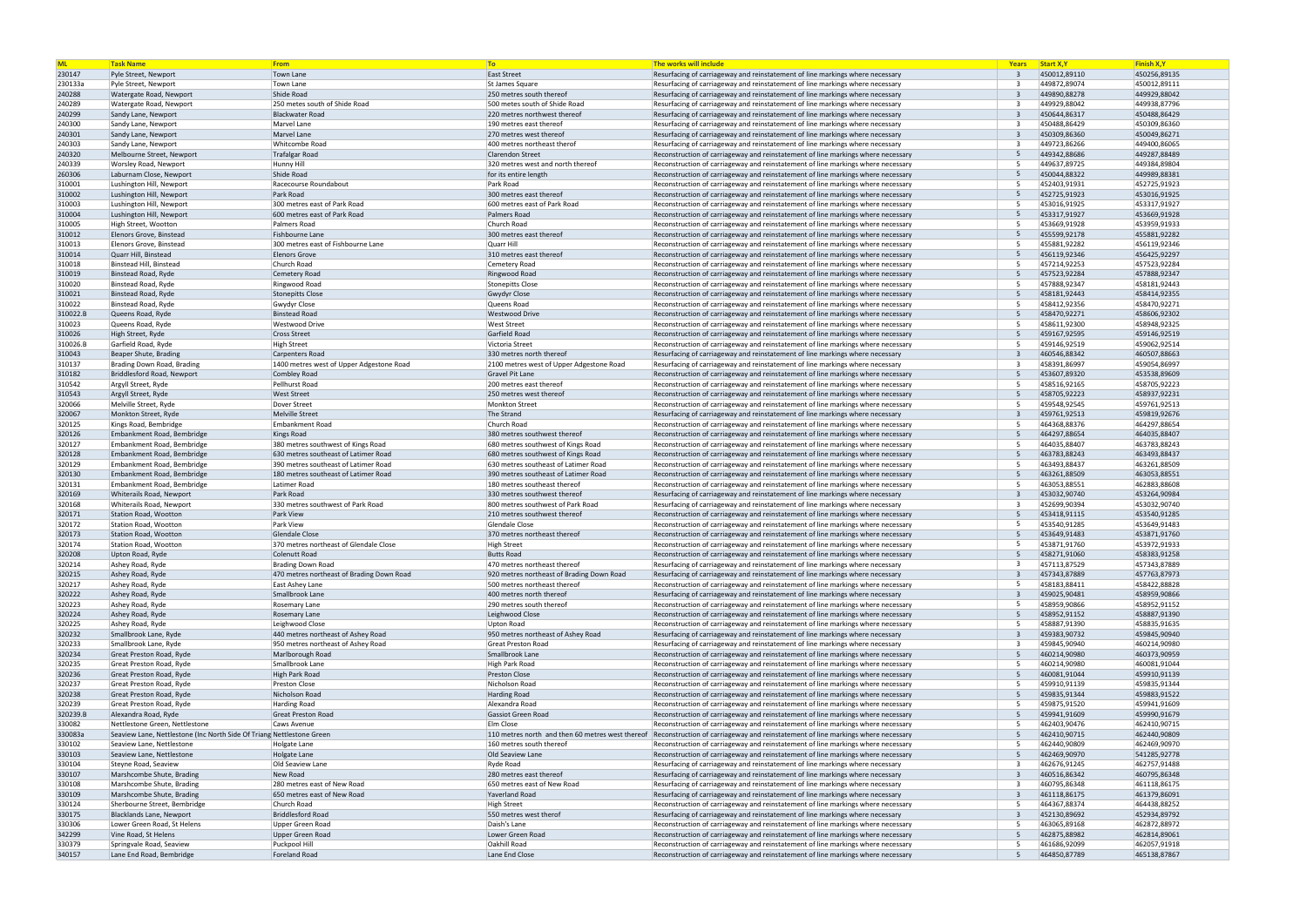| <b>ML</b> | <b>Task Name</b>                        | From                                                           | To:                                        | The works will include                                                                                                            | Years                   | <b>Start X, Y</b> | <b>Finish X,Y</b> |
|-----------|-----------------------------------------|----------------------------------------------------------------|--------------------------------------------|-----------------------------------------------------------------------------------------------------------------------------------|-------------------------|-------------------|-------------------|
| 340311    | Quay Lane, Brading                      | <b>High Street</b>                                             | 220 metres east thereof                    | Reconstruction of carriageway and reinstatement of line markings where necessary                                                  | -5                      | 460630,87295      | 460845,87305      |
| 340312    | Quay Lane, Brading                      | 220 metres east of High Street                                 | 550 metres east of High Street             | Reconstruction of carriageway and reinstatement of line markings where necessary                                                  | -5                      | 460845,87305      | 461177,87276      |
| 340313    | Quay Lane, Brading                      | 550 metres east of High Street                                 | 730 metres east of High Street             | Resurfacing of carriageway and reinstatement of line markings where necessary                                                     | $\mathbf{a}$            | 461177,87276      | 461357,87286      |
| 340330    | Upper Adgestone Road, Brading           | 420 metres east of Lower Road                                  | 830 metres east of Lower Road              | Resurfacing of carriageway and reinstatement of line markings where necessary                                                     | $\overline{3}$          | 458900,86108      | 458517,85973      |
| 340331    | Upper Adgestone Road, Brading           | Lower Adgestone Road                                           | 420 metres east thereof                    | Resurfacing of carriageway and reinstatement of line markings where necessary                                                     | $\mathbf{R}$            | 458517,85973      | 458160,85789      |
| 340349    | Pondcast Lane, Havenstreet              | Church Road                                                    | Rowlands Lane                              | Resurfacing of carriageway and reinstatement of line markings where necessary                                                     | $\overline{3}$          | 456196,90287      | 456533,89966      |
| 340439    | Well Lane, Brading                      | <b>Upper Adgestone Road</b>                                    | Lower Adgestone Road                       | Resurfacing of carriageway and reinstatement of line markings where necessary                                                     | -3                      | 459493,86227      | 459396,86329      |
| 340511    | Daniel Street, Ryde                     | St Johns Road                                                  | Park Road                                  | Reconstruction of carriageway and reinstatement of line markings where necessary                                                  | -5                      | 459554,92046      | 459632,92216      |
| 340540    | Mitchells Road, Ryde                    | <b>Upton Road</b>                                              | for its entire length                      | Reconstruction of carriageway and reinstatement of line markings where necessary                                                  | -5                      | 458289,91088      | 458562,91011      |
| 340585    | Pitts Lane, Binstead                    | Church Road                                                    | 275 metres south thereof                   | Resurfacing of carriageway and reinstatement of line markings where necessary                                                     | $\overline{3}$          | 457575,92495      | 541243,94324      |
| 340586a   | Pitts Lane, Binstead                    | 275 metres south of Church Road                                | <b>Binstead Hill</b>                       | Resurfacing of carriageway and reinstatement of line markings where necessary                                                     | -3                      | 45750792288       | 541249,94086      |
| 341439    | Sheep Lane, Brading                     | Upper Adgestone Road                                           | Lower Adgestone Road                       | Resurfacing of carriageway and reinstatement of line markings where necessary                                                     | $\overline{3}$          | 459678,86447      | 459592,86497      |
| 360653    | Pelham Close, Bembridge                 | <b>Heathfield Road</b>                                         | 70 metres southwest thereof                | Reconstruction of carriageway and reinstatement of line markings where necessary                                                  |                         | 464369,87715      | 464340,87681      |
| 360654    | Pelham Close, Bembridge                 | <b>Heathfield Road</b>                                         | 70 metres northeast thereof                |                                                                                                                                   | $5\overline{2}$         | 464369,87715      | 464402,87748      |
|           |                                         |                                                                |                                            | Reconstruction of carriageway and reinstatement of line markings where necessary                                                  |                         |                   |                   |
| 360664    | Argyll Place, Ryde                      | <b>Argyll Street</b>                                           | for its entire length                      | Reconstruction of carriageway and reinstatement of line markings where necessary                                                  | $5\overline{2}$         | 458790,92229      | 458797,92168      |
| 410005    | Victoria Avenue, Shanklin               | Peacock Close                                                  | 250 metres northwest thereof               | Reconstruction of carriageway and reinstatement of line markings where necessary                                                  |                         | 457017,81192      | 456883,81365      |
| 410006    | Victoria Avenue, Shanklin               | 250 metres northeast of Peacock Close                          | Godshill Road                              | Reconstruction of carriageway and reinstatement of line markings where necessary                                                  |                         | 456877,81344      | 456883,81432      |
| 410006B   | Godshill Road, Shanklin                 | Godshill Road                                                  | 165 metres west of Upper Hyde Lane         | Reconstruction of carriageway and reinstatement of line markings where necessary                                                  | 5                       | 456883,81432      | 456735,81445      |
| 410007    | Godshill Road, Shanklin                 | 165 metres west of Upper Hyde Lane                             | Apse Manor Road                            | Resurfacing of carriageway and reinstatement of line markings where necessary                                                     | -3                      | 456729,81445      | 456501,81450      |
| 410008    | Whiteley Bank, Shanklin                 | Apse Manor Road                                                | 220 metres west thereof                    | Resurfacing of carriageway and reinstatement of line markings where necessary                                                     | $\overline{3}$          | 456501,81450      | 456290,81505      |
| 410009    | Whiteley Bank, Ventnor                  | 220 metres west of Apse Manor Road                             | 760 metres west of Apse Manor Road         | Resurfacing of carriageway and reinstatement of line markings where necessary                                                     | -3                      | 456290,81505      | 455756,81477      |
| 410010    | Whiteley Bank, Ventnor                  | St Johns Road                                                  | 760 metres west of Apse Manor Road         | Resurfacing of carriageway and reinstatement of line markings where necessary                                                     | $\overline{3}$          | 455756,81477      | 455129,81571      |
| 410012    | Blackwater Hollow. Newport              | Highwood Lane                                                  | 570 metres north thereof                   | Resurfacing of carriageway and reinstatement of line markings where necessary                                                     | 3                       | 450659,84422      | 450642,84951      |
| 410013    | Blackwater Hollow, Newport              | 970 metres south of Blackwater Road                            | 1600 metres south of Blackwater Road       | Resurfacing of carriageway and reinstatement of line markings where necessary                                                     | $\overline{3}$          | 450642,84951      | 541435,87223      |
| 410014    | Blackwater Hollow, Newport              | 470 metres south of Blackwater Road                            | 970 metres south of Blackwater Road        | Resurfacing of carriageway and reinstatement of line markings where necessary                                                     | -3                      | 450633,85558      | 450625,86045      |
| 410015    | Blackwater Hollow, Newport              | <b>Blackwater Road</b>                                         | 470 metres south thereof                   | Reconstruction of carriageway and reinstatement of line markings where necessary                                                  | -5                      | 450625,86045      | 450748,86447      |
| 410016    | Blackwater Road, Newport                | <b>Blackwater Hollow</b>                                       | 250 metres north thereof                   | Reconstruction of carriageway and reinstatement of line markings where necessary                                                  | -5                      | 450748,86448      | 450681,86687      |
| 410017    | Blackwater Road, Newport                | 250 metres north of Blackwater Hollow                          | 500 metres north of Blackwater Hollow      | Reconstruction of carriageway and reinstatement of line markings where necessary                                                  | -5                      | 450681,86687      | 450593,86919      |
| 410018    | Blackwater Road, Newport                | 500 metres north of Blackwater Hollow                          | 750 metres north of Blackwater Hollow      | Resurfacing of carriageway and reinstatement of line markings where necessary                                                     | ્વ                      | 450593,86919      | 450468,87130      |
| 410020    | Blackwater Road, Newport                | 500 metres south of Shide Road                                 | 750 metres south of Shide Road             | Reconstruction of carriageway and reinstatement of line markings where necessary                                                  | $5\overline{2}$         | 450353,87347      | 450341,87594      |
| 410021    | Blackwater Road, Newport                | 250 metres south of Shide Road                                 | 500 metres south of Shide Road             | Reconstruction of carriageway and reinstatement of line markings where necessary                                                  | -5                      | 450341,87594      | 450369,87840      |
| 410045    | Lake Hill, Sandown                      | Beachfield Road                                                | Ranelagh Road                              | Reconstruction of carriageway and reinstatement of line markings where necessary                                                  | $5\overline{5}$         | 459228,83731      | 459412,83905      |
| 410046    | Broadway, Sandown                       | <b>Beachfield Road</b>                                         | Melville Street                            | Reconstruction of carriageway and reinstatement of line markings where necessary                                                  | -5                      | 459412,83905      | 459493,84179      |
| 410047    | Broadway, Sandown                       | <b>Melville Street</b>                                         | <b>Station Avenue</b>                      | Reconstruction of carriageway and reinstatement of line markings where necessary                                                  | -5                      | 459493,84179      | 459610,84427      |
| 410048    | Broadway, Sandown                       | Station Avenue                                                 | Grove Road                                 | Reconstruction of carriageway and reinstatement of line markings where necessary                                                  | -5                      | 459610,84427      | 459703,84615      |
| 410050    | Broadway, Sandown                       | Queens Road                                                    | Avenue Road                                | Reconstruction of carriageway and reinstatement of line markings where necessary                                                  | $5\overline{5}$         | 459801,84802      | 460018,85034      |
| 410054    | Sandown Road, Arreton                   | East Lane                                                      | 590 metres east thereof                    | Resurfacing of carriageway and reinstatement of line markings where necessary                                                     |                         | 452262,86001      | 452845,85953      |
| 410057    | Arreton Street, Arreton                 | Downend Road                                                   | 250 metres east thereof                    | Reconstruction of carriageway and reinstatement of line markings where necessary                                                  | -5                      | 453066,86638      | 453416,86654      |
| 410058    | Arreton Street, Arreton                 | 250 metres east of Downend Road                                | 120 metres southest of School Lane         |                                                                                                                                   | -5                      | 453416,86654      | 453608,86499      |
|           |                                         |                                                                |                                            | Reconstruction of carriageway and reinstatement of line markings where necessary                                                  | 5                       |                   | 453825,86373      |
| 410059    | Arreton Street, Arreton                 | 120 metres southest of School Lane                             | 370 metres southwest of School Lane        | Reconstruction of carriageway and reinstatement of line markings where necessary                                                  |                         | 453608,86499      |                   |
| 410060    | Arreton Street, Arreton                 | 370 metres southwest of School Lane                            | Cherrywood View                            | Reconstruction of carriageway and reinstatement of line markings where necessary                                                  | 5                       | 453825,86373      | 454011,86190      |
| 410061    | Arreton Street, Arreton                 | Cherrywood View                                                | <b>Hazely Coombe</b>                       | Reconstruction of carriageway and reinstatement of line markings where necessary                                                  |                         | 454011,86190      | 454262,85926      |
| 410062    | Arreton Street, Arreton                 | <b>Hazely Coombe</b>                                           | <b>Heasley Lane</b>                        | Reconstruction of carriageway and reinstatement of line markings where necessary                                                  | 5                       | 454262,85926      | 454325,85767      |
| 410063    | Arreton Street, Arreton                 | <b>Heasley Lane</b>                                            | 290 metres south thereof                   | Reconstruction of carriageway and reinstatement of line markings where necessary                                                  |                         | 454325.85767      | 454373,85486      |
| 410065    | Hale Common, Arreton                    | 350 metres south of Heasley Lane                               | 700 metres south of Heasley Lane           | Resurfacing of carriageway and reinstatement of line markings where necessary                                                     | -3                      | 454421,85143      | 454559,84821      |
| 410066    | Hale Common, Arreton                    | 700 metres south of Heasley Lane                               | 950 metres south of Heasley Lane           | Resurfacing of carriageway and reinstatement of line markings where necessary                                                     | $\overline{3}$          | 454559,84821      | 454701,84614      |
| 410067    | Hale Common, Arreton                    | 950 metres south of Heasley Lane                               | 480 metres northwest of Bathingbourne Lane | Resurfacing of carriageway and reinstatement of line markings where necessary                                                     | $\overline{\mathbf{3}}$ | 454701,84614      | 454897,84413      |
| 410068    | Hale Common, Arreton                    | 200 metres northwest of Bathingbourne Lane                     | 480 metres northwest of Bathingbourne Lane | Resurfacing of carriageway and reinstatement of line markings where necessary                                                     | $\overline{3}$          | 454897,84413      | 455051,84179      |
| 410069    | Hale Common, Arreton                    | <b>Bathingbourne Lane</b>                                      | 200 metres northwest thereof               | Resurfacing of carriageway and reinstatement of line markings where necessary                                                     | -3                      | 455051,84179      | 455172,84019      |
| 410070    | Hale Common, Arreton                    | <b>Bathingbourne Lane</b>                                      | 240 metres southeast thereof               | Resurfacing of carriageway and reinstatement of line markings where necessary                                                     | $\overline{3}$          | 455172,84019      | 455326,83836      |
| 410071    | Hale Common, Arreton                    | 240 metres southeast of Bathingbourne Lane                     | 470 metres southeast of Bathingbourne Lane | Resurfacing of carriageway and reinstatement of line markings where necessary                                                     | -3                      | 455326,83836      | 455512,83703      |
| 410072    | Hale Common, Arreton                    | 470 metres southeast of Bathingbourne Lane                     | 690 metres southeast of Bathingbourne Lane | Reconstruction of carriageway and reinstatement of line markings where necessary                                                  | 5                       | 455512,83703      | 455705,83604      |
| 410073    | Hale Common, Arreton                    | 690 metres southeast of Bathingbourne Lane                     | <b>Princelett Shute</b>                    | Reconstruction of carriageway and reinstatement of line markings where necessary                                                  | -5                      | 455705,83604      | 455901,83451      |
| 410114    | Mersley Downs Road, Arreton             | <b>Newport Shute</b>                                           | 540 metres east thereof                    | Resurfacing of carriageway and reinstatement of line markings where necessary                                                     | $\overline{3}$          | 454710,87138      | 455237,87248      |
| 410115    | Mersley Downs Road, Arreton             | 540 metres east of Newport Shute                               | 1040 metres east of Newport Shute          | Resurfacing of carriageway and reinstatement of line markings where necessary                                                     |                         | 455237,87248      | 455735,87288      |
| 410116    | Mersley Downs Road, Arreton             | 1040 metres east of Newport Shute                              | Lime Kiln Shute                            | Resurfacing of carriageway and reinstatement of line markings where necessary                                                     | $\overline{3}$          | 455735,87288      | 456114,87297      |
| 410117    | Mersley Downs Road, Arreton             | Lime Kiln Shute                                                | Knighton Shute                             | Reconstruction of carriageway and reinstatement of line markings where necessary                                                  | -5                      | 456114,87297      | 456535,87414      |
| 410118    | Mersley Downs Road, Arreton             | Knighton Shute                                                 | <b>Brading Down Road</b>                   | Resurfacing of carriageway and reinstatement of line markings where necessary                                                     | -3                      | 456536,87414      | 457112,87528      |
| 420025    | Bonchurch Road, Shanklin                | Access road to Luccombe Chine House                            | 500 metres north thereof                   | Reconstruction of carriageway and reinstatement of line markings where necessary                                                  | .5                      | 457575,78945      | 457513,79406      |
| 420026    | Bonchurch Road, Shanklin                | 500 metres north of the access road to Luccombe Chine House    | Cowleaze Hill                              | Reconstruction of carriageway and reinstatement of line markings where necessary                                                  | 5                       | 457513,79406      | 457765,79802      |
| 420027    | Cowleaze Hill, Shanklin                 | Bonchurch Road                                                 | 420 metres northwest thereof               | Reconstruction of carriageway and reinstatement of line markings where necessary                                                  | -5                      | 457765,79802      | 541586,81603      |
| 420107    | Long Lane, Newport                      | <b>Staplers Road</b>                                           | southern junction of Buckberry Lane        | Reconstruction of carriageway and reinstatement of line markings where necessary                                                  | 5                       | 451273,89256      | 451746,89022      |
| 420108    | Long Lane, Newport                      | Southern junction with Buckberry Lane                          | 700 metres southeast thereof               | Resurfacing of carriageway and reinstatement of line markings where necessary                                                     | -3                      | 451746,89022      | 452277,88559      |
| 420109    | Long Lane, Newport                      | 700 metres southeast of southern junction with Buckberry Lane  |                                            | 1250 metres southeast of southern junction with Bud Resurfacing of carriageway and reinstatement of line markings where necessary | 3                       | 452277,88559      | 452764,88290      |
| 420110    | Long Lane, Newport                      | 1250 metres southeast of southern junction with Buckberry Lane | <b>Briddlesford Road</b>                   | Resurfacing of carriageway and reinstatement of line markings where necessary                                                     | -3                      | 453287, 87812     | 452772, 88287     |
| 420163    | Regent Street, Shanklin                 | <b>High Street</b>                                             | <b>Carter Road</b>                         | Reconstruction of carriageway and reinstatement of line markings where necessary                                                  | 5                       | 458233,81429      | 458190,81699      |
| 420164    | Atherley Road / Regent Street, Shanklin | Carter Road                                                    | Wilton Park Road                           | Resurfacing of carriageway and reinstatement of line markings where necessary                                                     |                         | 458190,81699      | 458230,81848      |
|           |                                         | North Road                                                     | <b>Wilton Park Road</b>                    |                                                                                                                                   | $\overline{3}$          | 458230,81848      | 458447,81822      |
| 420165    | Atherley Road, Shanklin                 |                                                                |                                            | Resurfacing of carriageway and reinstatement of line markings where necessary                                                     | -5                      |                   |                   |
| 420270    | Landguard Manor Road, Shanklin          | Green Lane                                                     | Witbank Gardens                            | Reconstruction of carriageway and reinstatement of line markings where necessary                                                  |                         | 458034,82028      | 458059,82312      |
| 420211    | Landguard Road, Shanklin                | Marine Cross Road                                              | <b>Falcon Cross Road</b>                   | Resurfacing of carriageway and reinstatement of line markings where necessary                                                     | $\overline{3}$          | 458137,81611      | 458081,81792      |
| 420212    | Landguard Road, Shanklin                | <b>Falcon Cross Road</b>                                       | <b>High Street</b>                         | Reconstruction of carriageway and reinstatement of line markings where necessary                                                  | -5                      | 458136,81610      | 458174,81384      |
| 430089    | Queens Road, Shanklin                   | <b>Palmerston Road</b>                                         | Chine Avenue                               | Reconstruction of carriageway and reinstatement of line markings where necessary                                                  | -5                      | 458445,81171      | 458406,81430      |
| 430091    | Queens Road, Shanklin                   | Hope Road                                                      | Clarendon Road                             | Reconstruction of carriageway and reinstatement of line markings where necessary                                                  | -5                      | 458450,81597      | 458447,81821      |
| 430124    | High Street, Newchurch                  | Palmers Lane                                                   | The Shute                                  | Reconstruction of carriageway and reinstatement of line markings where necessary                                                  | -5                      | 456090,85326      | 456156,85551      |
| 430125    | The Shute, Newchurch                    | <b>High Street</b>                                             | Langbridge                                 | Resurfacing of carriageway and reinstatement of line markings where necessary                                                     | -3                      | 456156,85551      | 541428,87465      |
| 430126    | Langbridge, Newchurch                   | The Shute                                                      | 200 metres north thereof                   | Reconstruction of carriageway and reinstatement of line markings where necessary                                                  | 5                       | 455975,85855      | 455880,86024      |
| 430127    | Langbridge, Newchurch                   | 200 metres north of The Shute                                  | Knighton Lane                              | Resurfacing of carriageway and reinstatement of line markings where necessary                                                     | -3                      | 455880,86024      | 455851,86390      |
| 340144    | Main Road, Alverstone                   | Upper Adgestone Road                                           | 380 metres west thereof                    | Resurfacing of carriageway and reinstatement of line markings where necessary                                                     | $\overline{3}$          | 457856,85789      | 458179,85802      |
| 430139    | Main Road, Alverstone                   | 530 metres northeast of Youngwoods Way                         | 380 metres west of Upper Adgestone Road    | Reconstruction of carriageway and reinstatement of line markings where necessary                                                  | .5                      | 457714,85440      | 457853,85786      |

| <b>Years</b> | <b>Start X, Y</b>            | <b>Finish X,Y</b>            |
|--------------|------------------------------|------------------------------|
| 5            | 460630,87295                 | 460845,87305                 |
| 5            | 460845,87305                 | 461177,87276                 |
| 3            | 461177,87276                 | 461357,87286                 |
| 3            | 458900,86108                 | 458517,85973                 |
| 3            | 458517,85973                 | 458160,85789                 |
| 3            | 456196,90287                 | 456533,89966                 |
| 3            | 459493,86227                 | 459396,86329                 |
| 5            | 459554,92046                 | 459632,92216                 |
| 5            | 458289,91088                 | 458562,91011                 |
| 3            | 457575,92495<br>45750792288  | 541243,94324<br>541249,94086 |
| 3<br>3       |                              |                              |
| 5            | 459678,86447<br>464369,87715 | 459592,86497<br>464340,87681 |
| 5            | 464369,87715                 | 464402,87748                 |
| 5            | 458790,92229                 | 458797,92168                 |
| 5            | 457017,81192                 | 456883,81365                 |
| 5            | 456877,81344                 | 456883,81432                 |
| 5            | 456883,81432                 | 456735,81445                 |
| 3            | 456729,81445                 | 456501,81450                 |
| 3            | 456501,81450                 | 456290,81505                 |
| 3            | 456290,81505                 | 455756,81477                 |
| 3            | 455756,81477                 | 455129,81571                 |
| 3            | 450659,84422                 | 450642,84951                 |
| 3            | 450642,84951                 | 541435,87223                 |
| 3            | 450633,85558                 | 450625,86045                 |
| 5            | 450625,86045                 | 450748,86447                 |
| 5            | 450748,86448                 | 450681,86687                 |
| 5            | 450681,86687                 | 450593,86919                 |
| 3            | 450593,86919                 | 450468,87130                 |
| 5            | 450353,87347                 | 450341,87594                 |
| 5            | 450341,87594                 | 450369,87840                 |
| 5            | 459228,83731                 | 459412,83905                 |
| 5            | 459412,83905                 | 459493,84179                 |
| 5            | 459493,84179                 | 459610,84427                 |
| 5            | 459610,84427                 | 459703,84615                 |
| 5            | 459801,84802                 | 460018,85034                 |
| 3            | 452262,86001                 | 452845,85953                 |
| 5            | 453066,86638                 | 453416,86654                 |
| 5            | 453416,86654                 | 453608,86499                 |
| 5<br>5       | 453608,86499                 | 453825,86373                 |
| 5            | 453825,86373<br>454011,86190 | 454011,86190<br>454262,85926 |
| 5            | 454262,85926                 | 454325,85767                 |
| 5            | 454325,85767                 | 454373,85486                 |
| 3            | 454421,85143                 | 454559,84821                 |
| 3            | 454559,84821                 | 454701,84614                 |
| 3            | 454701,84614                 | 454897,84413                 |
| 3            | 454897,84413                 | 455051,84179                 |
| 3            | 455051,84179                 | 455172,84019                 |
| 3            | 455172,84019                 | 455326,83836                 |
| 3            | 455326,83836                 | 455512,83703                 |
| 5            | 455512,83703                 | 455705,83604                 |
| 5            | 455705,83604                 | 455901,83451                 |
| 3            | 454710,87138                 | 455237,87248                 |
| 3            | 455237,87248                 | 455735,87288                 |
| 3            | 455735,87288                 | 456114,87297                 |
| 5            | 456114,87297                 | 456535,87414                 |
| 3            | 456536,87414                 | 457112,87528                 |
| 5            | 457575,78945                 | 457513,79406                 |
| 5            | 457513,79406                 | 457765,79802                 |
| 5            | 457765,79802                 | 541586,81603                 |
| 5            | 451273,89256                 | 451746,89022                 |
| 3            | 451746,89022                 | 452277,88559                 |
| 3            | 452277,88559                 | 452764,88290                 |
| 3            | 453287, 87812                | 452772, 88287                |
| 5            | 458233,81429                 | 458190,81699                 |
| 3            | 458190,81699                 | 458230,81848                 |
| 3            | 458230,81848                 | 458447,81822                 |
| 5<br>3       | 458034,82028                 | 458059,82312                 |
| 5            | 458137,81611<br>458136,81610 | 458081,81792<br>458174,81384 |
| 5            | 458445,81171                 | 458406,81430                 |
| 5            | 458450,81597                 | 458447,81821                 |
| 5            | 456090,85326                 | 456156,85551                 |
| 3            | 456156,85551                 | 541428,87465                 |
| 5            | 455975,85855                 | 455880,86024                 |
| 3            | 455880,86024                 | 455851,86390                 |
| 3            | 457856,85789                 | 458179,85802                 |
| 5            | 457714,85440                 | 457853,85786                 |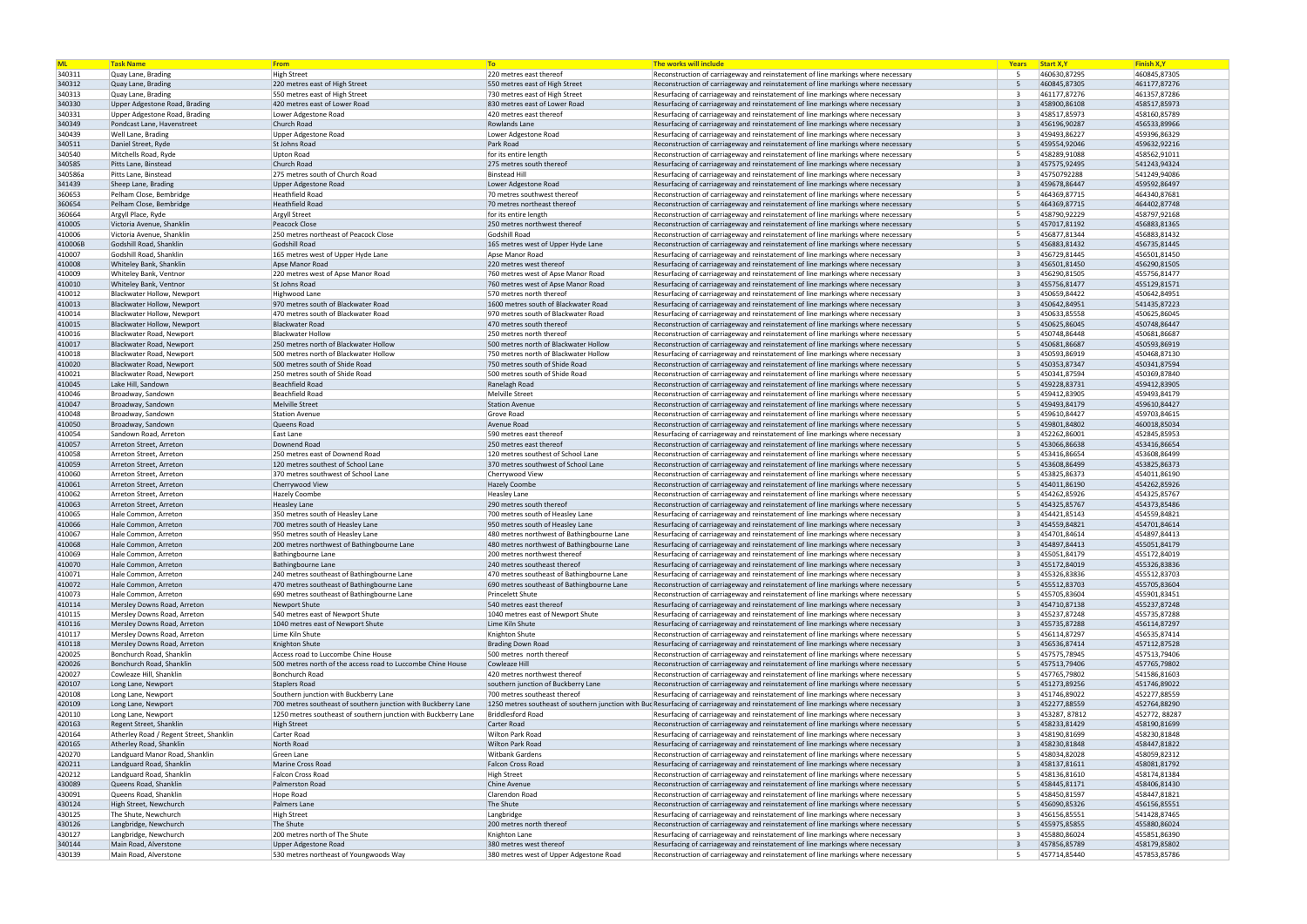| <b>ML</b>        | <b>Task Name</b>                                                                    | From                                             | <b>To</b>                                                   | The works will include                                                                                                                                         | Years          | Start X, Y                   | <b>Finish X,Y</b> |
|------------------|-------------------------------------------------------------------------------------|--------------------------------------------------|-------------------------------------------------------------|----------------------------------------------------------------------------------------------------------------------------------------------------------------|----------------|------------------------------|-------------------|
| 430138           | Alverstone Shute, Alverstone                                                        | Youngwoods Way                                   | 530 metres northeast thereof                                | Resurfacing of carriageway and reinstatement of line markings where necessary                                                                                  | $\overline{3}$ | 457455,84997                 | 457714,85440      |
| 430157           | Merstone Lane, Godshill                                                             | <b>Bury Lane</b>                                 | 550 metres south thereof                                    | Resurfacing of carriageway and reinstatement of line markings where necessary                                                                                  | $\mathbf{R}$   | 452563,84255                 | 452797,84733      |
| 430158           | Merstone Lane, Godshill                                                             | <b>Bury Lane</b>                                 | Chapel Lane                                                 | Reconstruction of carriageway and reinstatement of line markings where necessary                                                                               | 5              | 452797,84733                 | 452752,85069      |
| 430159           | Merstone Lane, Godshill                                                             | Chapel Lane                                      | 590 metres north thereof                                    | Reconstruction of carriageway and reinstatement of line markings where necessary                                                                               | -5             | 452752,85069                 | 452773,85659      |
| 430160           | Merstone Lane, Godshill                                                             | 590 metres north of Chapel Lane                  | Sandown Road                                                | Resurfacing of carriageway and reinstatement of line markings where necessary                                                                                  | $\overline{3}$ | 452773,85659                 | 452783,85943      |
| 440273           | Luccombe Road, Shanklin                                                             | Priory Road                                      | 320 metres south thereof                                    | Resurfacing of carriageway and reinstatement of line markings where necessary                                                                                  | $\mathbf{R}$   | 458303,80666                 | 458359,80360      |
| 440274           | Luccombe Road, Shanklin                                                             | 320 metres south of Priory Road                  | End of public highway                                       | Resurfacing of carriageway and reinstatement of line markings where necessary                                                                                  | $\mathbf{R}$   | 458359,80360                 | 458447,79946      |
| 460514           | Luccombe Village Road, Shanklin                                                     | Luccombe Road                                    | 125 metres southwest                                        | Resurfacing of carriageway and reinstatement of line markings where necessary                                                                                  | $\mathbf{R}$   | 458397,80067                 | 458322,79967      |
| 440285           | Princes Way, Shanklin                                                               | Sandy Lane                                       | Green Lane                                                  | Reconstruction of carriageway and reinstatement of line markings where necessary                                                                               | -5             | 458088,82586                 | 458338,82514      |
| 460289           | Royal Close, Shanklin                                                               | Princes Way                                      | End of public highway                                       | Reconstruction of carriageway and reinstatement of line markings where necessary                                                                               | -5             | 458191,82554                 | 458169,82486      |
| 440307           | <b>Westhill Drive, Shanklin</b>                                                     | <b>Westhill Road</b>                             | End of public highway                                       | Reconstruction of carriageway and reinstatement of line markings where necessary                                                                               | -5             | 457604,80952                 | 457720,81043      |
| 440331           | Culver Way, Sandown                                                                 | Meadow Way                                       | <b>Ratcliff Close</b>                                       | Reconstruction of carriageway and reinstatement of line markings where necessary                                                                               | -5             | 461156,85215                 | 461097,85358      |
| 440332           | Culver Way, Sandown                                                                 | <b>Redcliff Close</b>                            | $o/s$ no 54                                                 | Reconstruction of carriageway and reinstatement of line markings where necessary                                                                               | -5             | 461097,85358                 | 460832,85525      |
| 440333           | Culver Way, Sandown                                                                 | o/s No 96                                        | o/s no 54                                                   | Reconstruction of carriageway and reinstatement of line markings where necessary                                                                               | -5             | 460832,85525                 | 461130,85382      |
| 440464           | Luccombe Road, Shanklin                                                             | <b>Priory Road</b>                               | Popham Road                                                 | Resurfacing of carriageway and reinstatement of line markings where necessary                                                                                  | -3             | 458305,80834                 | 458303,80666      |
| 510012           | Newport Road, Godshill                                                              | <b>West Street</b>                               | <b>Worsley Road</b>                                         | Reconstruction of carriageway and reinstatement of line markings where necessary                                                                               | -5             | 452523,81987                 | 452518,82212      |
| 510013           | Newport Road, Godshill                                                              | <b>Worsley Road</b>                              | <b>Bow Bridge</b>                                           | Resurfacing of carriageway and reinstatement of line markings where necessary                                                                                  | -3             | 452518,82212                 | 452453,82585      |
| 510014           | Newport Road, Godshill                                                              | <b>Bow Bridge</b>                                | 360 metres northwest thereof                                | Resurfacing of carriageway and reinstatement of line markings where necessary                                                                                  | $\mathbf{R}$   | 452453,82585                 | 452225,82855      |
| 510015           | Newport Road, Godshill                                                              | 360 metres northwest of Bow Bridge               | 610 metres northwest of Bow Bridge                          | Resurfacing of carriageway and reinstatement of line markings where necessary                                                                                  | $\mathbf{R}$   | 452225,82855                 | 452070,83047      |
| 510016           | Newport Road, Godshill                                                              | 610 metres northwest of Bow Bridge               | 770 metres northwest of Bow Bridge                          | Resurfacing of carriageway and reinstatement of line markings where necessary                                                                                  | $\mathbf{R}$   | 452070,83047                 | 451979,83176      |
| 510017           | Newport Road, Godshill                                                              | 770 metres northwest of Bow Bridge               | Chequers Inn Road                                           | Resurfacing of carriageway and reinstatement of line markings where necessary                                                                                  | $\overline{3}$ | 451979,83176                 | 451955,83467      |
| 520070           | Newport Road, Ventnor                                                               | Down Lane                                        | Downland Crescent                                           | Reconstruction of carriageway and reinstatement of line markings where necessary                                                                               | -5             | 455650,77795                 | 455498,77969      |
| 520071           | Newport Road, Ventnor                                                               | Downland Crescent                                | Rew Lane                                                    | Reconstruction of carriageway and reinstatement of line markings where necessary                                                                               | -5             | 455498,77969                 | 455155,78169      |
| 520072           | Clarence Road. Wroxall                                                              | <b>Rew Lane</b>                                  | 550 metres northwest thereof                                | Reconstruction of carriageway and reinstatement of line markings where necessary                                                                               | -5             | 455155,78168                 | 454994,78636      |
| 520073           | Clarence Road, Wroxall                                                              | 550 metres northwest of Rew Lane                 | Mountfield Road                                             | Reconstruction of carriageway and reinstatement of line markings where necessary                                                                               | 5              | 454994,78636                 | 454935,79309      |
| 520075           | High Street, Wroxall                                                                | <b>West Street</b>                               | St Johns Road                                               | Reconstruction of carriageway and reinstatement of line markings where necessary                                                                               | -5             | 455074,79742                 | 455085,79873      |
| 520075B          | St Johns Road, Wroxall                                                              | St Johns Road                                    | Appuldurcombe Road                                          | Reconstruction of carriageway and reinstatement of line markings where necessary                                                                               | -5             | 455085,79873                 | 454963,80203      |
| 520077           | St Johns Road, Wroxall                                                              | 260 metres north of Appuldurcombe Road           | 530 metres north of Appuldurcombe Road                      | Reconstruction of carriageway and reinstatement of line markings where necessary                                                                               | -5             | 454921,80461                 | 454976,80722      |
| 520078           | St Johns Road, Wroxall                                                              | 530 metres north of Appuldurcombe Road           | Donkey Sanctuary                                            | Resurfacing of carriageway and reinstatement of line markings where necessary                                                                                  | $\overline{3}$ | 454976,80722                 | 455019,80989      |
| 520080           | St Johns Road, Wroxall                                                              | Shanklin Road                                    | 295 metres south thereof                                    | Resurfacing of carriageway and reinstatement of line markings where necessary                                                                                  | $\mathbf{R}$   | 455100,81281                 | 455123,81575      |
| 530038           | Undercliff Drive, Niton                                                             | <b>St Catherines Road</b>                        | 420 metres east thereof                                     | Resurfacing of carriageway and reinstatement of line markings where necessary                                                                                  | $\overline{3}$ | 450662,75960                 | 451064,76012      |
| 530060           | Trinity Road, Ventnor                                                               | St Boniface Road                                 | Madeira Road                                                | Resurfacing of carriageway and reinstatement of line markings where necessary                                                                                  | $\mathbf{R}$   | 456797,77763                 | 456956,77934      |
| 530083           | Town Lane, Chale                                                                    | Chale Lane                                       | Appleford Road                                              | Resurfacing of carriageway and reinstatement of line markings where necessary                                                                                  | $\overline{3}$ | 448127,80162                 | 541588,81559      |
| 530092           | Newport Road, Niton                                                                 | <b>Rectory Road</b>                              | Lacey's Lane                                                | Reconstruction of carriageway and reinstatement of line markings where necessary                                                                               | -5             | 450728,76770                 | 450823,77025      |
| 530127           | Lowr Gills Cliff Road, Ventnor                                                      | <b>Whitwell Road</b>                             | 250 metres east thereof                                     | Resurfacing of carriageway and reinstatement of line markings where necessary                                                                                  | $\overline{3}$ | 455255,77414                 | 455505,77422      |
| 530128           | Lowr Gills Cliff Road, Ventnor                                                      | 250 metres east of Whitwell Road                 | Castle Road                                                 | Reconstruction of carriageway and reinstatement of line markings where necessary                                                                               | -5             | 455505,77422                 | 455747,77504      |
| 530129           | Upper Gills Cliff Road, Ventnor                                                     | <b>Whitwell Road</b>                             |                                                             |                                                                                                                                                                | -5             | 455633,77644                 | 455255,77414      |
| 530152           |                                                                                     |                                                  | Newport Road<br>St Boniface Road                            | Reconstruction of carriageway and reinstatement of line markings where necessary                                                                               | -5             | 456608,77820                 | 456419,77605      |
| 540157           | Spring Hill, Ventnor<br>Shinybricks Lane, Godshill                                  | High Street<br>Appleford Lane                    | Newport Road                                                | Reconstruction of carriageway and reinstatement of line markings where necessary                                                                               | $\overline{3}$ | 450855,79614                 | 450479,79912      |
|                  |                                                                                     |                                                  |                                                             | Resurfacing of carriageway and reinstatement of line markings where necessary                                                                                  |                |                              | 450233,80607      |
| 540158           | Appleford Lane, Godshill                                                            | Appleford Road                                   | 800 metres south thereof                                    | Resurfacing of carriageway and reinstatement of line markings where necessary                                                                                  | $\overline{3}$ | 450477,79911                 | 449875,75871      |
| 540167<br>540168 | Old Blackgang Road, Niton<br>Old Blackgang Road, Niton                              | SandrockRoad<br>340 metres west of Sandrock Road | 340 metres west thereof<br>to the end of the public highway | Resurfacing of carriageway and reinstatement of line markings where necessary<br>Resurfacing of carriageway and reinstatement of line markings where necessary |                | 450197,75794<br>449875,75871 | 449483,75861      |
|                  |                                                                                     |                                                  |                                                             |                                                                                                                                                                | -5             |                              | 454872,80350      |
| 560323           | <b>Worsley Drive, Wroxall</b>                                                       | St Johns Road                                    | 65 metres west thereof                                      | Reconstruction of carriageway and reinstatement of line markings where necessary                                                                               |                | 454934,80364                 |                   |
| 560330           | Littleton Close, Ventnor                                                            | Down Lane                                        | for its entire length                                       | Reconstruction of carriageway and reinstatement of line markings where necessary                                                                               | -5<br>-5       | 455759,77892                 | 455712,77905      |
| 562218           | Ludbrook Way, Whitwell                                                              | Nettlecombe Lane                                 | for its entire length                                       | Reconstruction of carriageway and reinstatement of line markings where necessary                                                                               |                | 452138,78101                 | 452167,78056      |
| 610023           | Bouldnor Road, Shalfleet                                                            | <b>St Swithins Crescent</b>                      | Victoria Road                                               | Reconstruction of carriageway and reinstatement of line markings where necessary                                                                               | -5             | 436835,89865                 | 437132,89734      |
| 610024           | Bouldnor Road, Shalfleet                                                            | Victoria Road                                    | The Avenue                                                  | Reconstruction of carriageway and reinstatement of line markings where necessary                                                                               | 5              | 437132,89734<br>437395.89640 | 437395,89640      |
| 610025           | Bouldnor Road, Shalfleet                                                            | The Avenue                                       | Hill Place Lane                                             | Resurfacing of carriageway and reinstatement of line markings where necessary                                                                                  | $\overline{3}$ |                              | 437678,89530      |
| 610026           | Yarmouth Road, Cranmore                                                             | Hill Place Lane                                  | 230 metres east thereof                                     | Resurfacing of carriageway and reinstatement of line markings where necessary                                                                                  | -3             | 437678,89530                 | 437907,89524      |
| 610028           | Yarmouth Road, Cranmore                                                             | 590 metres east of Hill Place Lane               | 980 metres east of Hill Place Lane                          | Resurfacing of carriageway and reinstatement of line markings where necessary                                                                                  | $\overline{3}$ | 438263,89556                 | 438651,89557      |
| 610034           | Main Road, Ningwood                                                                 | 580 metres west of Warlands Lane                 | 920 metres west of Warlands Lane                            | Resurfacing of carriageway and reinstatement of line markings where necessary                                                                                  | $\overline{3}$ | 440268,89125                 | 440593,89230      |
| 610035           | Main Road, Ningwood                                                                 | 250 metres west of Warlands Lane                 | 580 metres west of Warlands Lane                            | Resurfacing of carriageway and reinstatement of line markings where necessary                                                                                  | -3             | 440593,89230                 | 440920,89277      |
| 610036           | Main Road, Ningwood                                                                 | <b>Wardlands Lane</b>                            | 250 metres west thereof                                     | Resurfacing of carriageway and reinstatement of line markings where necessary                                                                                  | $\overline{3}$ | 440920,89277                 | 441172,89271      |
| 610037           | Main Road, Ningwood                                                                 | Mill Road                                        | <b>Warlands Lane</b>                                        | Resurfacing of carriageway and reinstatement of line markings where necessary                                                                                  | $\mathbf{R}$   | 441172,89271                 | 441421,89266      |
| 610038           | Main Road, Ningwood                                                                 | Corf Road                                        | Mill Road                                                   | Reconstruction of carriageway and reinstatement of line markings where necessary                                                                               | -5             | 441421,89266                 | 441743,89183      |
| 610039           | Main Road, Ningwood                                                                 | Elm Lane                                         | Corf Road                                                   | Resurfacing of carriageway and reinstatement of line markings where necessary                                                                                  | ્વ             | 441743,89183                 | 441881,88996      |
| 610047           | Forest Road, Newport                                                                | Whitehouse Road                                  | 720 metres west thereof                                     | Reconstruction of carriageway and reinstatement of line markings where necessary                                                                               | -5             | 445601,89434                 | 446302,89424      |
| 360708           | St Edmunds Walk, Wootton (Spur Road Between 10 St Edmunds Walk (main route through) |                                                  | for its entire length                                       | Reconstruction of carriageway and reinstatement of line markings where necessary                                                                               | -5             | 454377,92388                 | 454370,92431      |
| 360709           | St Edmunds Walk, Wootton (Spur Road Between 78 St Edmunds Walk (main route through) |                                                  | for its entire length                                       | Reconstruction of carriageway and reinstatement of line markings where necessary                                                                               | -5             | 454414,92391                 | 454436,92440      |
| 360710           | St Edmunds Walk, Wootton (Spur Road Between 56 St Edmunds Walk (main route through) |                                                  | for its entire length                                       | Reconstruction of carriageway and reinstatement of line markings where necessary                                                                               | -5             | 454470,92364                 | 454488,92396      |
| 360711           | St Edmunds Walk, Wootton (Spur Road Between 36 St Edmunds Walk (main route through) |                                                  | for its entire length                                       | Reconstruction of carriageway and reinstatement of line markings where necessary                                                                               | -5             | 454515,92326                 | 454542,92360      |
| 360712           | St Edmunds Walk, Wootton (Spur Road Between 14 St Edmunds Walk (main route through) |                                                  | for its entire length                                       | Reconstruction of carriageway and reinstatement of line markings where necessary                                                                               | -5             | 454528,92290                 | 454570,92292      |
| 363285           | Woodnutt Close, Bembridge                                                           | <b>Trelawny Way</b>                              | for its entire length                                       | Reconstruction of carriageway and reinstatement of line markings where necessary                                                                               | -5             | 464734,88445                 | 464765,88507      |
| 340285           | Trelawny Way, Bembridge                                                             | Love Lane                                        | for its entire length                                       | Reconstruction of carriageway and reinstatement of line markings where necessary                                                                               | -5             | 464597,88495                 | 464640,88458      |
| 620001           | Avenue Road Roundabout, Freshwater                                                  | Entire length                                    |                                                             | Reconstruction of carriageway and reinstatement of line markings where necessary                                                                               | -5             | 432796,87292                 | 432796,87292      |
| 620003           | Colwell Road, Freshwater                                                            | Colwell Lane                                     | Seaview Road                                                | Reconstruction of carriageway and reinstatement of line markings where necessary                                                                               | -5             | 432975,87470                 | 433157,87766      |
| 620004           | Colwell Road, Freshwater                                                            | Seaview Road                                     | 240 metres west of Heathfield Road                          | Reconstruction of carriageway and reinstatement of line markings where necessary                                                                               |                | 433157,87766                 | 433300,87979      |
| 620005           | Colwell Road, Freshwater                                                            | Heathfield Road                                  | 240 metres west thereof                                     | Reconstruction of carriageway and reinstatement of line markings where necessary                                                                               |                | 433300,87979                 | 433536,88042      |
| 620006           | Colwell Road, Freshwater                                                            | Heathfield Road                                  | Norton Green                                                | Reconstruction of carriageway and reinstatement of line markings where necessary                                                                               | -5             | 433536,88042                 | 433725,88138      |
| 620051           | Tennyson Road, Freshwater                                                           | School Green Road                                | Avenue Road                                                 | Reconstruction of carriageway and reinstatement of line markings where necessary                                                                               | -5             | 433577,87128                 | 433324,87280      |
| 620056           | Afton Road, Freshwater                                                              | 220 metres southeast of Stroud Road              | 470 metres southeast of Stroud Road                         | Resurfacing of carriageway and reinstatement of line markings where necessary                                                                                  | $\overline{3}$ | 434440,86893                 | 434527,86659      |
| 620057           | Afton Road, Freshwater                                                              | 470 metres southeast of Stroud Road              | 720 metres southeast of Stroud Road                         | Resurfacing of carriageway and reinstatement of line markings where necessary                                                                                  | $\mathbf{R}$   | 434527,86659                 | 434693,86482      |
| 620065           | Military Road, Freshwater                                                           | 1460 metres southeast of Afton Road              | 2070 metres southeast of Afton Road                         | Resurfacing of carriageway and reinstatement of line markings where necessary                                                                                  | $\overline{3}$ | 436127,85571                 | 436708,85394      |
| 620066           | Military Road, Freshwater                                                           | 2070 metres southeast of Afton Road              | 2550 metres southeast of Afton Road                         | Resurfacing of carriageway and reinstatement of line markings where necessary                                                                                  | $\mathbf{R}$   | 436708,85394                 | 437019,85154      |
| 620067           | Military Road, Freshwater                                                           | 2550 metres southeast of Afton Road              | 3050 metres southeast of Afton Road                         | Reconstruction of carriageway and reinstatement of line markings where necessary                                                                               | -5             | 437019,85154                 | 437426,84895      |
| 620068           | Military Road, Freshwater                                                           | 3050 metres southeast of Afton Road              | 3720 metres southeast of Afton Road                         | Resurfacing of carriageway and reinstatement of line markings where necessary                                                                                  | $\mathbf{R}$   | 437426,84895                 | 437673,84282      |
| 620069           | Military Road, Freshwater                                                           | 3720 metres southeast of Afton Road              | 4220 metres southeast of Afton Road                         | Resurfacing of carriageway and reinstatement of line markings where necessary                                                                                  | $\overline{3}$ | 437673,84282                 | 438030,83937      |
| 620103           | Newport Road, Freshwater                                                            | 145 metres west of Wilmingham Lane               | 400 metres west of Wilmingham Lane                          | Resurfacing of carriageway and reinstatement of line markings where necessary                                                                                  | $\mathbf{R}$   | 435311,86483                 | 435557,86486      |
| 620104           | Newport Road, Freshwater                                                            | Wilmingham Lane                                  | 145 metres west thereof                                     | Resurfacing of carriageway and reinstatement of line markings where necessary                                                                                  | $\overline{3}$ | 435557,86486                 | 435700,86500      |

| Years | <b>Start X, Y</b> | <b>Finish X,Y</b> |
|-------|-------------------|-------------------|
| 3     | 457455,84997      | 457714,85440      |
| 3     | 452563,84255      | 452797,84733      |
| 5     | 452797,84733      | 452752,85069      |
| 5     | 452752,85069      | 452773,85659      |
| 3     | 452773,85659      | 452783,85943      |
| 3     | 458303,80666      | 458359,80360      |
| 3     | 458359,80360      | 458447,79946      |
| 3     | 458397,80067      | 458322,79967      |
| 5     | 458088,82586      | 458338,82514      |
| 5     | 458191,82554      | 458169,82486      |
| 5     | 457604,80952      | 457720,81043      |
| 5     | 461156,85215      | 461097,85358      |
| 5     | 461097,85358      | 460832,85525      |
| 5     | 460832,85525      | 461130,85382      |
| 3     |                   |                   |
|       | 458305,80834      | 458303,80666      |
| 5     | 452523,81987      | 452518,82212      |
| 3     | 452518,82212      | 452453,82585      |
| 3     | 452453,82585      | 452225,82855      |
| 3     | 452225,82855      | 452070,83047      |
| 3     | 452070,83047      | 451979,83176      |
| 3     | 451979,83176      | 451955,83467      |
| 5     | 455650,77795      | 455498,77969      |
| 5     | 455498,77969      | 455155,78169      |
| 5     | 455155,78168      | 454994,78636      |
| 5     | 454994,78636      | 454935,79309      |
| 5     | 455074,79742      | 455085,79873      |
| 5     | 455085,79873      | 454963,80203      |
| 5     | 454921,80461      | 454976,80722      |
| 3     | 454976,80722      | 455019,80989      |
| 3     | 455100,81281      | 455123,81575      |
| 3     | 450662,75960      | 451064,76012      |
| 3     | 456797,77763      | 456956,77934      |
| 3     | 448127,80162      | 541588,81559      |
| 5     | 450728,76770      | 450823,77025      |
| 3     | 455255,77414      | 455505,77422      |
| 5     | 455505,77422      | 455747,77504      |
| 5     | 455633,77644      | 455255,77414      |
| 5     | 456608,77820      | 456419,77605      |
| 3     | 450855,79614      | 450479,79912      |
| 3     |                   |                   |
|       | 450477,79911      | 450233,80607      |
| 3     | 450197,75794      | 449875,75871      |
| 3     | 449875,75871      | 449483,75861      |
| 5     | 454934,80364      | 454872,80350      |
| 5     | 455759,77892      | 455712,77905      |
| 5     | 452138,78101      | 452167,78056      |
| 5     | 436835,89865      | 437132,89734      |
| 5     | 437132,89734      | 437395,89640      |
| 3     | 437395,89640      | 437678,89530      |
| 3     | 437678,89530      | 437907,89524      |
| 3     | 438263,89556      | 438651,89557      |
| 3     | 440268,89125      | 440593,89230      |
| 3     | 440593,89230      | 440920,89277      |
| 3     | 440920,89277      | 441172,89271      |
| 3     | 441172,89271      | 441421,89266      |
| 5     | 441421,89266      | 441743,89183      |
| 3     | 441743,89183      | 441881,88996      |
| 5     | 445601,89434      | 446302,89424      |
| 5     | 454377,92388      | 454370,92431      |
| 5     | 454414,92391      | 454436,92440      |
| 5     | 454470,92364      | 454488,92396      |
| 5     | 454515,92326      | 454542,92360      |
| 5     | 454528,92290      | 454570,92292      |
| 5     | 464734,88445      | 464765,88507      |
| 5     | 464597,88495      | 464640,88458      |
| 5     | 432796,87292      | 432796,87292      |
| 5     | 432975,87470      | 433157,87766      |
| 5     | 433157,87766      | 433300,87979      |
| 5     | 433300,87979      | 433536,88042      |
| 5     | 433536,88042      | 433725,88138      |
| 5     |                   |                   |
|       | 433577,87128      | 433324,87280      |
| 3     | 434440,86893      | 434527,86659      |
| 3     | 434527,86659      | 434693,86482      |
| 3     | 436127,85571      | 436708,85394      |
| 3     | 436708,85394      | 437019,85154      |
| 5     | 437019,85154      | 437426,84895      |
| 3     | 437426,84895      | 437673,84282      |
| 3     | 437673,84282      | 438030,83937      |
| 3     | 435311,86483      | 435557,86486      |
| 3     | 435557,86486      | 435700,86500      |